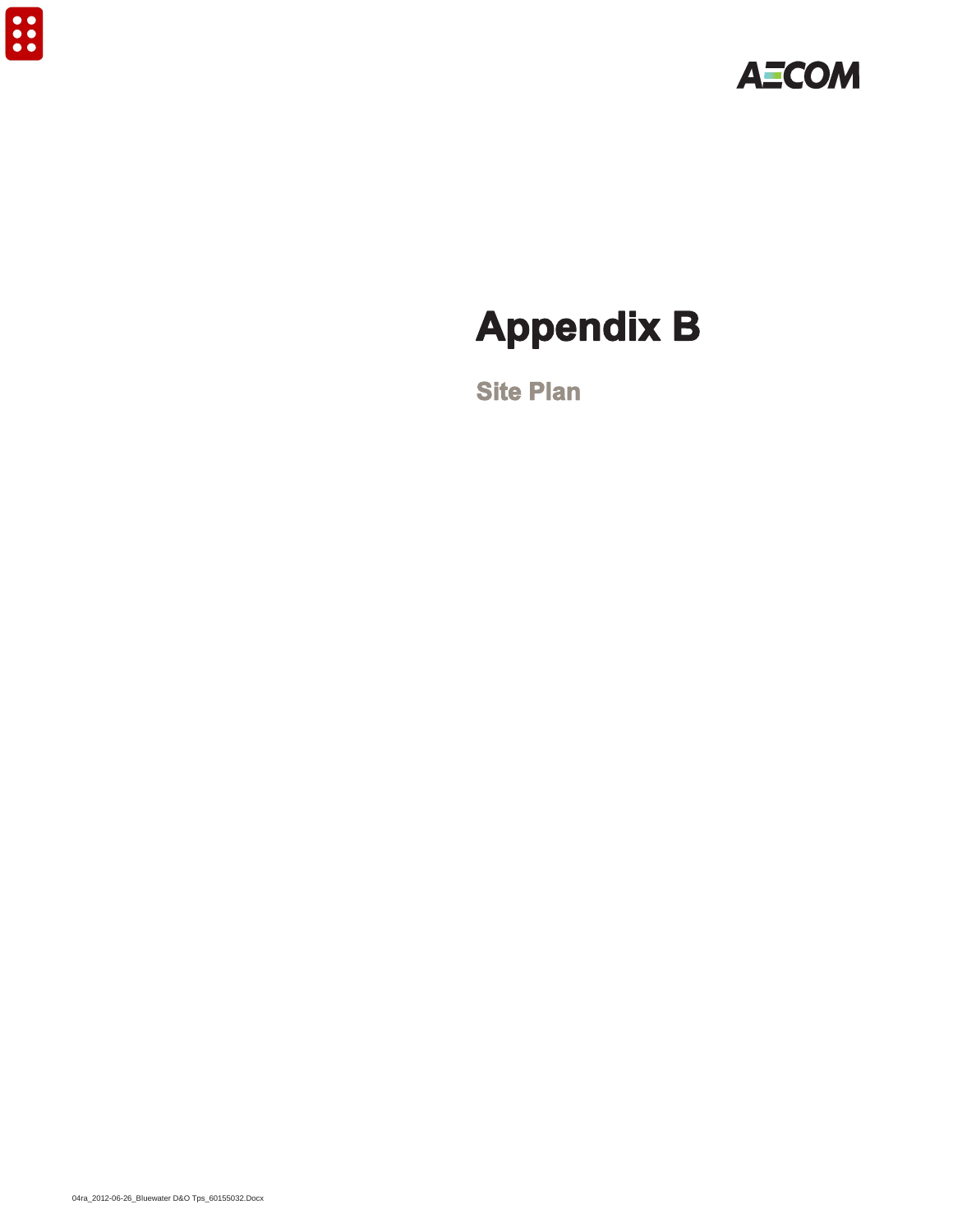| <b>Turbine Number</b> | <b>Easting</b> | <b>Northing</b> |
|-----------------------|----------------|-----------------|
| 1                     | 445260         | 4816548         |
| 2                     | 445320         | 4816183         |
| 3                     | 445565         | 4813118         |
| 4                     | 445568         | 4812063         |
| 5                     | 445933         | 4810683         |
| 6                     | 446088         | 4809847         |
| 7                     | 446207         | 4820836         |
| 8                     | 446521         | 4819890         |
| 9                     | 446485         | 4819125         |
| 10                    | 446595         | 4818636         |
| 11                    | 446832         | 4817609         |
| 12                    | 446877         | 4816800         |
| 13                    | 447116         | 4816186         |
| 14                    | 447232         | 4815368         |
| 15                    | 447186         | 4814525         |
| 16                    | 447590         | 4813794         |
| 17                    | 447358         | 4812978         |
| 18                    | 447341         | 4812484         |
| 19                    | 448234         | 4820588         |
| 20                    | 448434         | 4820321         |
| 21                    | 449105         | 4819060         |
| 22                    | 449166         | 4818561         |
| 23                    | 449406         | 4817022         |
| 24                    | 448974         | 4816250         |
| 25                    | 449175         | 4814818         |
| 26                    | 449284         | 4814234         |
| 27                    | 449400         | 4813830         |
| 28                    | 450031         | 4813877         |
| 29                    | 450097         | 4813116         |
| 30                    | 450058         | 4812694         |
| 31                    | 450567         | 4810875         |
| 32                    | 450732         | 4819033         |
| 33                    | 451219         | 4819080         |
| 34                    | 450937         | 4817380         |
| 35                    | 451669         | 4815710         |
| 36                    | 451756         | 4815381         |
| 37                    | 453294         | 4815596         |
| 38                    | 449306         | 4817953         |
| 39                    | 449597         | 4815379         |
| 40                    | 449532         | 4811269         |
| 41                    | 450920         | 4816780         |

#### **Table 1. UTM Coordinates of Proposed Bluewater Wind Energy Centre Turbines**

#### **Table 2. UTM Coordinates of Proposed Bluewater Wind Energy Centre Transformer Substation**

|                               | Easting | <b>Northing</b> |
|-------------------------------|---------|-----------------|
| <b>Transformer Substation</b> | 449471  | 4815930         |

*Note: All co-ordinates are provided in NAD 83 Zone 17.*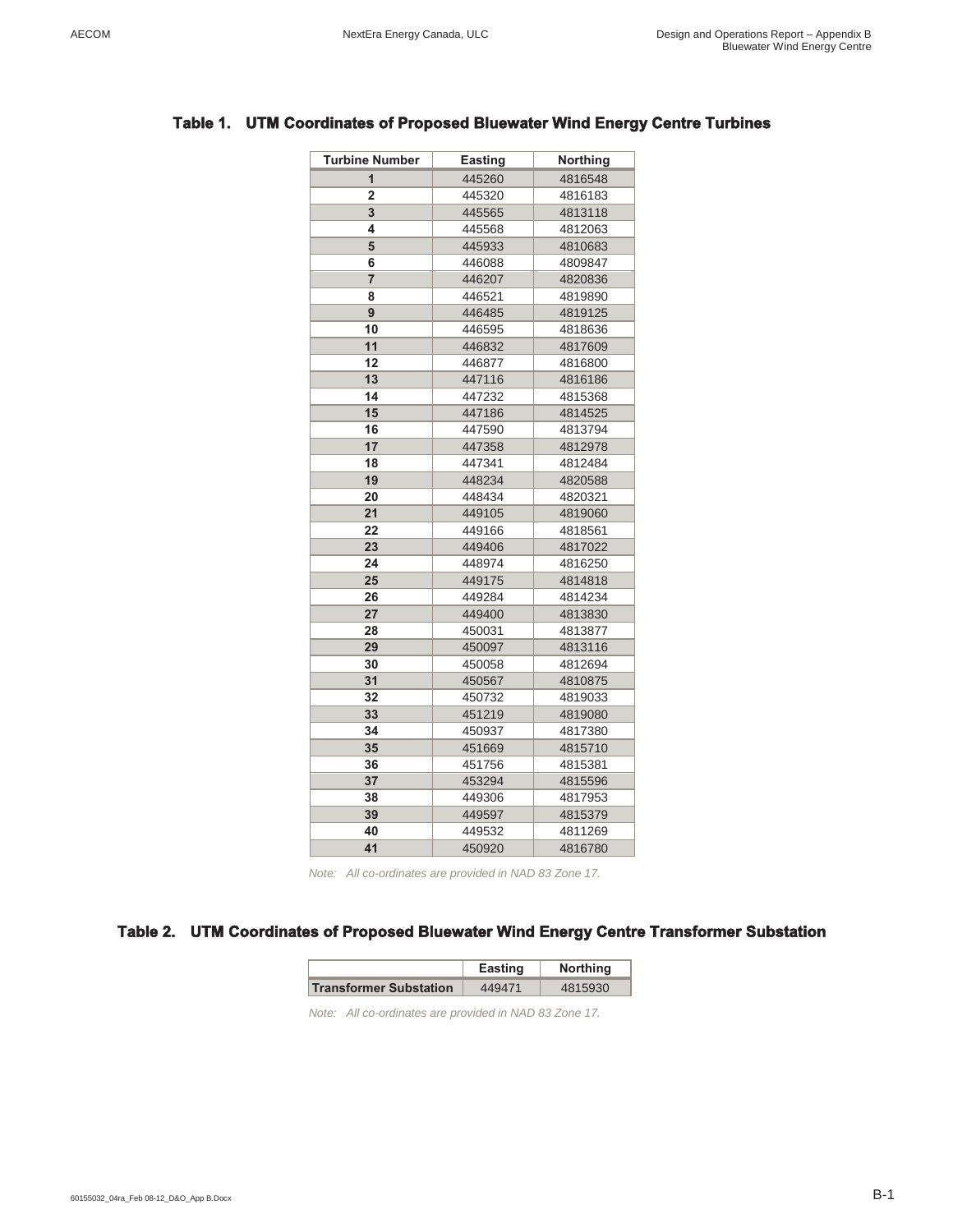| 1<br>Non-participating<br>445421.91<br>$\overline{2}$<br>Non-participating<br>447007.41<br>3<br>Non-participating<br>447325.48<br>Non-participating<br>4<br>445222.33<br>5<br>Non-participating<br>447240.08<br>6<br>Non-participating<br>447005.33<br>$\overline{\mathbf{7}}$<br>Vacant Lot Non-participating<br>447246.82<br>8<br>Non-participating<br>450246.48<br>9<br>Vacant Lot Non-participating<br>450321.98<br>10<br>Vacant Lot Non-participating<br>444993.26<br>11<br>Vacant Lot Non-participating<br>451358.45<br>12<br>Vacant Lot Non-participating<br>445934.49<br>13<br>Non-participating<br>450398.45<br>14<br>Non-participating<br>445070.60<br>15<br>Non-participating<br>449248.62<br>16<br>Non-participating<br>444966.71<br>17<br>Non-participating<br>450179.01<br>18<br>Non-participating<br>446894.99<br>19<br>Non-participating<br>446964.07<br>20<br>Vacant Lot Non-participating<br>444953.58<br>21<br>Non-participating<br>447212.52<br>22<br>Non-participating<br>447034.37 | 4808223.93               |
|----------------------------------------------------------------------------------------------------------------------------------------------------------------------------------------------------------------------------------------------------------------------------------------------------------------------------------------------------------------------------------------------------------------------------------------------------------------------------------------------------------------------------------------------------------------------------------------------------------------------------------------------------------------------------------------------------------------------------------------------------------------------------------------------------------------------------------------------------------------------------------------------------------------------------------------------------------------------------------------------------------|--------------------------|
|                                                                                                                                                                                                                                                                                                                                                                                                                                                                                                                                                                                                                                                                                                                                                                                                                                                                                                                                                                                                          |                          |
|                                                                                                                                                                                                                                                                                                                                                                                                                                                                                                                                                                                                                                                                                                                                                                                                                                                                                                                                                                                                          | 4808444.90               |
|                                                                                                                                                                                                                                                                                                                                                                                                                                                                                                                                                                                                                                                                                                                                                                                                                                                                                                                                                                                                          | 4808496.53               |
|                                                                                                                                                                                                                                                                                                                                                                                                                                                                                                                                                                                                                                                                                                                                                                                                                                                                                                                                                                                                          | 4808615.85               |
|                                                                                                                                                                                                                                                                                                                                                                                                                                                                                                                                                                                                                                                                                                                                                                                                                                                                                                                                                                                                          | 4808839.33               |
|                                                                                                                                                                                                                                                                                                                                                                                                                                                                                                                                                                                                                                                                                                                                                                                                                                                                                                                                                                                                          | 4808850.12               |
|                                                                                                                                                                                                                                                                                                                                                                                                                                                                                                                                                                                                                                                                                                                                                                                                                                                                                                                                                                                                          | 4808968.86               |
|                                                                                                                                                                                                                                                                                                                                                                                                                                                                                                                                                                                                                                                                                                                                                                                                                                                                                                                                                                                                          | 4809056.11               |
|                                                                                                                                                                                                                                                                                                                                                                                                                                                                                                                                                                                                                                                                                                                                                                                                                                                                                                                                                                                                          | 4809067.03               |
|                                                                                                                                                                                                                                                                                                                                                                                                                                                                                                                                                                                                                                                                                                                                                                                                                                                                                                                                                                                                          | 4809159.57               |
|                                                                                                                                                                                                                                                                                                                                                                                                                                                                                                                                                                                                                                                                                                                                                                                                                                                                                                                                                                                                          | 4809217.57               |
|                                                                                                                                                                                                                                                                                                                                                                                                                                                                                                                                                                                                                                                                                                                                                                                                                                                                                                                                                                                                          | 4809259.91               |
|                                                                                                                                                                                                                                                                                                                                                                                                                                                                                                                                                                                                                                                                                                                                                                                                                                                                                                                                                                                                          | 4809278.80               |
|                                                                                                                                                                                                                                                                                                                                                                                                                                                                                                                                                                                                                                                                                                                                                                                                                                                                                                                                                                                                          | 4809290.97               |
|                                                                                                                                                                                                                                                                                                                                                                                                                                                                                                                                                                                                                                                                                                                                                                                                                                                                                                                                                                                                          | 4809312.73               |
|                                                                                                                                                                                                                                                                                                                                                                                                                                                                                                                                                                                                                                                                                                                                                                                                                                                                                                                                                                                                          | 4809318.58               |
|                                                                                                                                                                                                                                                                                                                                                                                                                                                                                                                                                                                                                                                                                                                                                                                                                                                                                                                                                                                                          | 4809330.51               |
|                                                                                                                                                                                                                                                                                                                                                                                                                                                                                                                                                                                                                                                                                                                                                                                                                                                                                                                                                                                                          | 4809336.78               |
|                                                                                                                                                                                                                                                                                                                                                                                                                                                                                                                                                                                                                                                                                                                                                                                                                                                                                                                                                                                                          | 4809340.41               |
|                                                                                                                                                                                                                                                                                                                                                                                                                                                                                                                                                                                                                                                                                                                                                                                                                                                                                                                                                                                                          | 4809381.16               |
|                                                                                                                                                                                                                                                                                                                                                                                                                                                                                                                                                                                                                                                                                                                                                                                                                                                                                                                                                                                                          | 4809388.89               |
|                                                                                                                                                                                                                                                                                                                                                                                                                                                                                                                                                                                                                                                                                                                                                                                                                                                                                                                                                                                                          | 4809421.01               |
| 23<br>Vacant Lot Non-participating<br>449088.33                                                                                                                                                                                                                                                                                                                                                                                                                                                                                                                                                                                                                                                                                                                                                                                                                                                                                                                                                          | 4809429.24               |
| 24<br>Vacant Lot Non-participating<br>445080.71                                                                                                                                                                                                                                                                                                                                                                                                                                                                                                                                                                                                                                                                                                                                                                                                                                                                                                                                                          | 4809434.26               |
| 25<br>Vacant Lot Non-participating<br>449257.66                                                                                                                                                                                                                                                                                                                                                                                                                                                                                                                                                                                                                                                                                                                                                                                                                                                                                                                                                          | 4809466.28               |
| 26<br>Non-participating<br>449049.67                                                                                                                                                                                                                                                                                                                                                                                                                                                                                                                                                                                                                                                                                                                                                                                                                                                                                                                                                                     | 4809544.86               |
| 27<br>Non-participating<br>450255.57                                                                                                                                                                                                                                                                                                                                                                                                                                                                                                                                                                                                                                                                                                                                                                                                                                                                                                                                                                     | 4809563.04               |
| Vacant Lot Non-participating<br>28<br>445078.79                                                                                                                                                                                                                                                                                                                                                                                                                                                                                                                                                                                                                                                                                                                                                                                                                                                                                                                                                          | 4809594.32               |
| 29<br>Non-participating<br>450268.34                                                                                                                                                                                                                                                                                                                                                                                                                                                                                                                                                                                                                                                                                                                                                                                                                                                                                                                                                                     | 4809635.87               |
| 30<br>Vacant Lot Non-participating<br>447312.14                                                                                                                                                                                                                                                                                                                                                                                                                                                                                                                                                                                                                                                                                                                                                                                                                                                                                                                                                          | 4809682.57               |
| 31<br>Vacant Lot Non-participating<br>449236.49                                                                                                                                                                                                                                                                                                                                                                                                                                                                                                                                                                                                                                                                                                                                                                                                                                                                                                                                                          | 4809683.24               |
| 32<br>Vacant Lot Non-participating<br>445056.44                                                                                                                                                                                                                                                                                                                                                                                                                                                                                                                                                                                                                                                                                                                                                                                                                                                                                                                                                          | 4809700.90               |
| 33<br>Non-participating<br>446870.89                                                                                                                                                                                                                                                                                                                                                                                                                                                                                                                                                                                                                                                                                                                                                                                                                                                                                                                                                                     | 4809720.69               |
| 34<br>Vacant Lot Non-participating<br>446906.55                                                                                                                                                                                                                                                                                                                                                                                                                                                                                                                                                                                                                                                                                                                                                                                                                                                                                                                                                          | 4809792.01               |
| 35<br>Non-participating<br>445032.39                                                                                                                                                                                                                                                                                                                                                                                                                                                                                                                                                                                                                                                                                                                                                                                                                                                                                                                                                                     | 4809792.29               |
| 36<br>Participating<br>449207.87                                                                                                                                                                                                                                                                                                                                                                                                                                                                                                                                                                                                                                                                                                                                                                                                                                                                                                                                                                         | 4809840.08               |
| 37<br>Participating<br>449163.02                                                                                                                                                                                                                                                                                                                                                                                                                                                                                                                                                                                                                                                                                                                                                                                                                                                                                                                                                                         | 4809875.18               |
| Vacant Lot Non-participating<br>38<br>445001.80                                                                                                                                                                                                                                                                                                                                                                                                                                                                                                                                                                                                                                                                                                                                                                                                                                                                                                                                                          | 4809909.93               |
| 39<br>Vacant Lot Non-participating<br>444860.97                                                                                                                                                                                                                                                                                                                                                                                                                                                                                                                                                                                                                                                                                                                                                                                                                                                                                                                                                          | 4809973.17               |
| 40<br>Vacant Lot Non-participating<br>450025.02                                                                                                                                                                                                                                                                                                                                                                                                                                                                                                                                                                                                                                                                                                                                                                                                                                                                                                                                                          | 4810024.23               |
| 41<br>Non-participating<br>448949.03                                                                                                                                                                                                                                                                                                                                                                                                                                                                                                                                                                                                                                                                                                                                                                                                                                                                                                                                                                     | 4810029.21               |
| 42<br>Non-participating<br>447140.16                                                                                                                                                                                                                                                                                                                                                                                                                                                                                                                                                                                                                                                                                                                                                                                                                                                                                                                                                                     | 4810031.43               |
| 43<br>Participating<br>446835.54                                                                                                                                                                                                                                                                                                                                                                                                                                                                                                                                                                                                                                                                                                                                                                                                                                                                                                                                                                         | 4810054.96               |
| 44<br>Non-participating<br>447100.10                                                                                                                                                                                                                                                                                                                                                                                                                                                                                                                                                                                                                                                                                                                                                                                                                                                                                                                                                                     | 4810072.13               |
| 45<br>Non-participating<br>450230.26                                                                                                                                                                                                                                                                                                                                                                                                                                                                                                                                                                                                                                                                                                                                                                                                                                                                                                                                                                     | 4810099.72               |
| Non-participating<br>46<br>446770.67                                                                                                                                                                                                                                                                                                                                                                                                                                                                                                                                                                                                                                                                                                                                                                                                                                                                                                                                                                     | 4810107.11               |
| Non-participating<br>47<br>444801.46                                                                                                                                                                                                                                                                                                                                                                                                                                                                                                                                                                                                                                                                                                                                                                                                                                                                                                                                                                     | 4810142.48               |
| Vacant Lot Non-participating<br>48<br>444952.33                                                                                                                                                                                                                                                                                                                                                                                                                                                                                                                                                                                                                                                                                                                                                                                                                                                                                                                                                          | 4810188.70               |
| 49<br>Vacant Lot Non-participating<br>448925.01                                                                                                                                                                                                                                                                                                                                                                                                                                                                                                                                                                                                                                                                                                                                                                                                                                                                                                                                                          | 4810232.74               |
| Vacant Lot Non-participating<br>50<br>450002.38                                                                                                                                                                                                                                                                                                                                                                                                                                                                                                                                                                                                                                                                                                                                                                                                                                                                                                                                                          | 4810261.86               |
| Vacant Lot Non-participating<br>51                                                                                                                                                                                                                                                                                                                                                                                                                                                                                                                                                                                                                                                                                                                                                                                                                                                                                                                                                                       |                          |
| 447091.62                                                                                                                                                                                                                                                                                                                                                                                                                                                                                                                                                                                                                                                                                                                                                                                                                                                                                                                                                                                                | 4810266.95               |
| Vacant Lot Non-participating<br>52<br>449157.15<br>53                                                                                                                                                                                                                                                                                                                                                                                                                                                                                                                                                                                                                                                                                                                                                                                                                                                                                                                                                    | 4810292.67               |
| Vacant Lot Non-participating<br>447065.89                                                                                                                                                                                                                                                                                                                                                                                                                                                                                                                                                                                                                                                                                                                                                                                                                                                                                                                                                                |                          |
| 54<br>Non-participating<br>448886.23<br>55<br>Vacant Lot Non-participating<br>450183.11                                                                                                                                                                                                                                                                                                                                                                                                                                                                                                                                                                                                                                                                                                                                                                                                                                                                                                                  | 4810377.20<br>4810399.78 |

|  | Table 3. UTM Coordinates of Receptors within Two Kilometres of Project Location |
|--|---------------------------------------------------------------------------------|
|--|---------------------------------------------------------------------------------|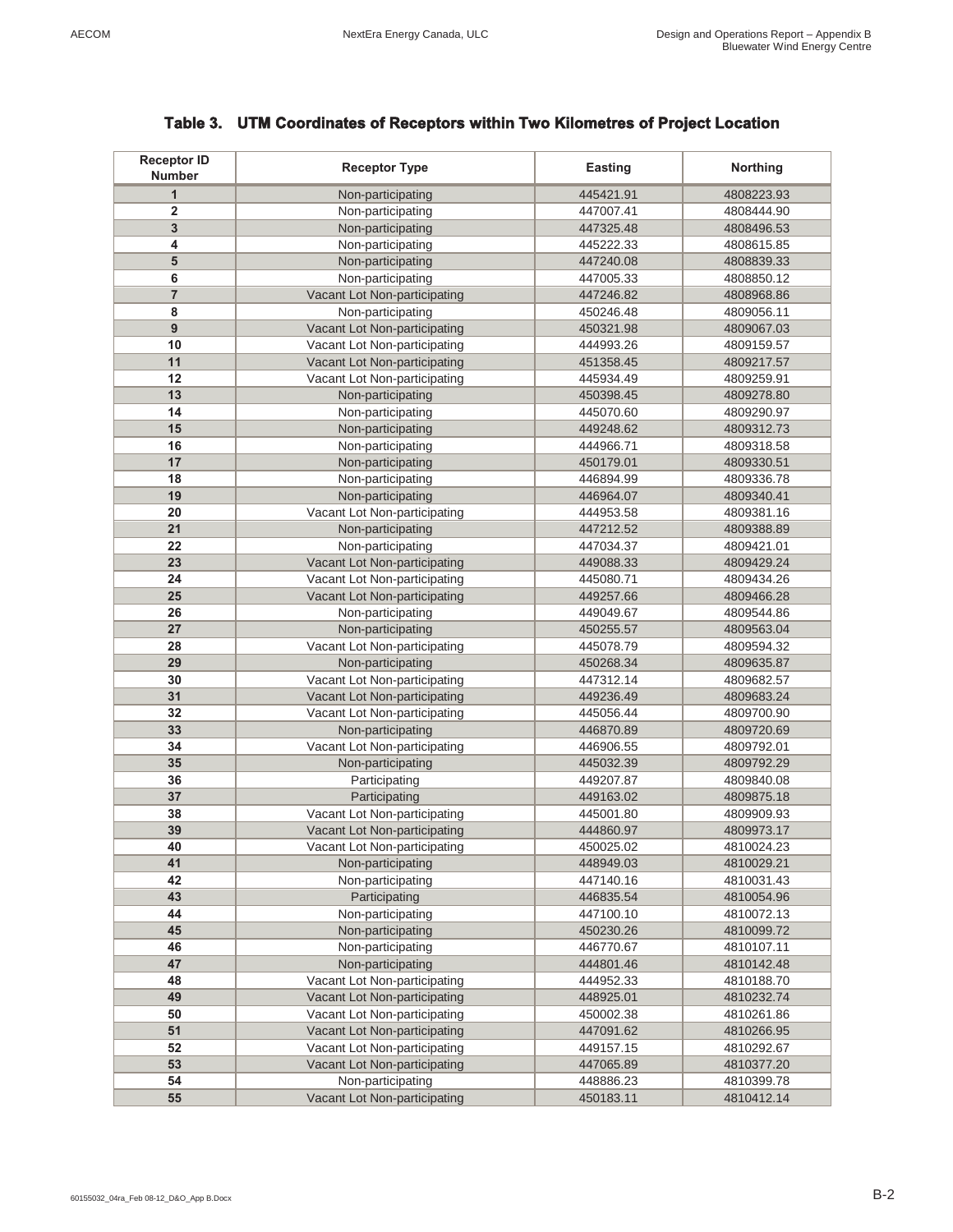| <b>Receptor ID</b><br><b>Number</b> | <b>Receptor Type</b>                          | <b>Easting</b>         | Northing                 |
|-------------------------------------|-----------------------------------------------|------------------------|--------------------------|
| 56                                  | Participating                                 | 450024.80              | 4810445.86               |
| 57                                  | Non-participating                             | 446725.78              | 4810463.38               |
| 58                                  | Non-participating                             | 446959.26              | 4810488.98               |
| 59                                  | Vacant Lot Participating                      | 450189.36              | 4810630.70               |
| 60                                  | Non-participating                             | 447061.45              | 4810636.15               |
| 61                                  | Vacant Lot Non-participating                  | 449076.29              | 4810696.96               |
| 62                                  | Non-participating                             | 448851.33              | 4810775.16               |
| 63                                  | <b>Vacant Lot Participating</b>               | 449907.62              | 4810807.37               |
| 64                                  | Vacant Lot Participating                      | 450150.28              | 4810873.86               |
| 65                                  | Vacant Lot Non-participating                  | 448874.15              | 4810891.75               |
| 66                                  | Non-participating                             | 445273.55              | 4811025.65               |
| 67                                  | Non-participating                             | 443856.74              | 4811050.24               |
| 68                                  | Non-participating                             | 443863.52              | 4811057.02               |
| 69                                  | Non-participating                             | 443884.57              | 4811077.27               |
| 70                                  | Participating                                 | 450125.46              | 4811083.27               |
| 71                                  | Non-participating                             | 443831.17              | 4811087.56               |
| 72                                  | Non-participating                             | 445269.52              | 4811108.30               |
| 73                                  | Non-participating                             | 445263.75              | 4811128.22               |
| 74                                  | Non-participating                             | 444207.26              | 4811147.19               |
| 75                                  | Vacant Lot Non-participating                  | 444695.61              | 4811183.64               |
| 76                                  | Vacant Lot Non-participating                  | 445132.68              | 4811215.18               |
| 77                                  | Non-participating                             | 444902.63              | 4811230.59               |
| 78                                  | Vacant Lot Non-participating                  | 445337.33              | 4811255.42               |
| 79                                  | Non-participating                             | 445923.45              | 4811283.35               |
| 80                                  | Vacant Lot Non-participating                  | 444679.07              | 4811296.09               |
| 81                                  | Non-participating                             | 444924.71              | 4811345.21               |
| 82                                  | Vacant Lot Non-participating                  | 445115.74              | 4811384.41               |
| 83                                  | Participating                                 | 446512.91              | 4811421.42               |
| 84                                  | Participating                                 | 447592.56              | 4811429.34               |
| 85                                  | Non-participating                             | 446597.30              | 4811448.92               |
| 86                                  | Non-participating                             | 446759.86              | 4811450.20               |
| 87                                  | Vacant Lot Non-participating                  | 446646.00              | 4811464.12               |
| 88<br>89                            | Vacant Lot Participating<br>Non-participating | 445636.20              | 4811465.10               |
| 90                                  | Non-participating                             | 446771.12              | 4811465.12               |
| 91                                  | Vacant Lot Non-participating                  | 446825.03<br>445823.50 | 4811467.05<br>4811473.70 |
| 92                                  | Participating                                 | 447075.23              | 4811477.01               |
| 93                                  | Non-participating                             | 446621.24              | 4811481.92               |
| 94                                  | Non-participating                             | 446802.91              | 4811488.08               |
| 95                                  | Non-participating                             | 446681.07              | 4811490.62               |
| 96                                  | Non-participating                             | 446702.33              | 4811491.55               |
| 97                                  | Non-participating                             | 446742.29              | 4811495.72               |
| 98                                  | Non-participating                             | 446757.84              | 4811495.97               |
| 99                                  | Non-participating                             | 445503.37              | 4811497.37               |
| 100                                 | Non-participating                             | 446770.74              | 4811500.02               |
| 101                                 | Vacant Lot Non-participating                  | 446702.39              | 4811522.72               |
| 102                                 | Non-participating                             | 446761.21              | 4811538.85               |
| 103                                 | Non-participating                             | 446757.22              | 4811584.18               |
| 104                                 | Vacant Lot Non-participating                  | 446804.95              | 4811593.73               |
| 105                                 | Non-participating                             | 448079.42              | 4811594.69               |
| 106                                 | Vacant Lot Participating                      | 446881.83              | 4811599.38               |
| 107                                 | Non-participating                             | 448111.65              | 4811602.63               |
| 108                                 | Non-participating                             | 446750.33              | 4811613.19               |
| 109                                 | Participating                                 | 446558.58              | 4811621.37               |
| 110                                 | Non-participating                             | 446754.32              | 4811637.85               |
| 111                                 | Non-participating                             | 448643.77              | 4811638.72               |
| 112                                 | Non-participating                             | 446821.40              | 4811641.47               |
| 113                                 | Vacant Lot Non-participating                  | 447415.05              | 4811678.26               |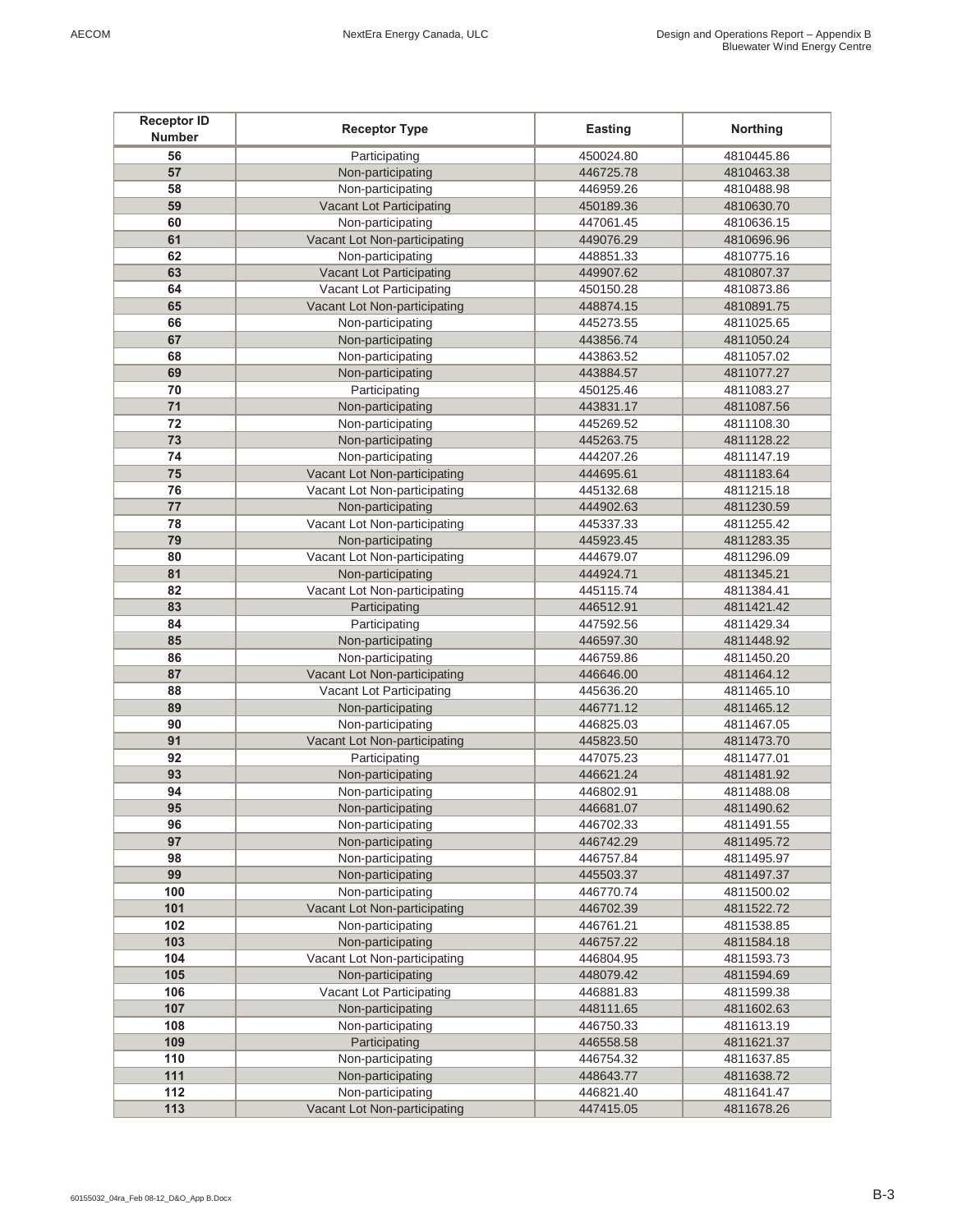| <b>Receptor ID</b><br><b>Number</b> | <b>Receptor Type</b>                                     | <b>Easting</b>         | Northing                 |
|-------------------------------------|----------------------------------------------------------|------------------------|--------------------------|
| 114                                 | Non-participating                                        | 446814.88              | 4811679.91               |
| 115                                 | Non-participating                                        | 447794.19              | 4811705.69               |
| 116                                 | Vacant Lot Non-participating                             | 447811.98              | 4811715.02               |
| 117                                 | Non-participating                                        | 448827.13              | 4811729.29               |
| 118                                 | Non-participating                                        | 448653.98              | 4811731.95               |
| 119                                 | Vacant Lot Participating                                 | 448936.63              | 4811737.07               |
| 120                                 | Non-participating                                        | 447564.58              | 4811744.90               |
| 121                                 | Non-participating                                        | 448804.93              | 4811756.81               |
| 122                                 | Non-participating                                        | 447569.74              | 4811761.41               |
| 123                                 | Vacant Lot Participating                                 | 449458.52              | 4811814.25               |
| 124                                 | Vacant Lot Participating                                 | 449594.51              | 4811839.98               |
| 125                                 | Vacant Lot Non-participating                             | 449686.39              | 4811851.00               |
| 126                                 | Non-participating                                        | 448031.78              | 4811860.69               |
| 127                                 | Vacant Lot Non-participating                             | 449807.68              | 4811873.06               |
| 128                                 | Non-participating                                        | 450004.67              | 4811883.16               |
| 129                                 | Vacant Lot Participating                                 | 450151.95              | 4811905.75               |
| 130                                 | Vacant Lot Participating                                 | 448925.60              | 4811913.48               |
| 131                                 | Non-participating                                        | 449372.87              | 4811920.01               |
| 132                                 | Non-participating                                        | 448070.56              | 4811931.99               |
| 133<br>134                          | Vacant Lot Participating                                 | 450487.61              | 4811946.56               |
| 135                                 | Vacant Lot Non-participating<br>Vacant Lot Participating | 450752.23<br>449715.79 | 4811975.96<br>4811998.02 |
| 136                                 | Vacant Lot Non-participating                             | 451096.15              | 4812033.94               |
| 137                                 | Participating                                            | 450060.00              | 4812047.22               |
| 138                                 | Vacant Lot Participating                                 | 450432.48              | 4812111.95               |
| 139                                 | Vacant Lot Non-participating                             | 451722.51              | 4812122.98               |
| 140                                 | Vacant Lot Participating                                 | 450645.65              | 4812152.38               |
| 141                                 | Vacant Lot Non-participating                             | 451616.64              | 4812152.71               |
| 142                                 | Vacant Lot Non-participating                             | 450932.32              | 4812174.43               |
| 143                                 | Vacant Lot Participating                                 | 450792.66              | 4812185.46               |
| 144                                 | Vacant Lot Non-participating                             | 451611.28              | 4812235.58               |
| 145                                 | Participating                                            | 448726.23              | 4812252.41               |
| 146                                 | Vacant Lot Non-participating                             | 451693.11              | 4812273.67               |
| 147                                 | Vacant Lot Non-participating                             | 451814.40              | 4812284.69               |
| 148                                 | Vacant Lot Non-participating                             | 446584.43              | 4812354.52               |
| 149                                 | Non-participating                                        | 448854.25              | 4812387.20               |
| 150                                 | Non-participating                                        | 446416.39              | 4812420.85               |
| 151                                 | Non-participating                                        | 448800.68              | 4812430.62               |
| 152                                 | Participating                                            | 446702.89              | 4812580.02               |
| 153                                 | Vacant Lot Non-participating                             | 446544.00              | 4812593.42               |
| 154                                 | Vacant Lot Participating                                 | 448620.55              | 4812674.27               |
| 155                                 | Non-participating                                        | 448503.59              | 4812739.12               |
| 156                                 | Vacant Lot Non-participating                             | 446544.00              | 4812755.13               |
| 157                                 | Vacant Lot Non-participating                             | 450855.14              | 4812791.88               |
| 158<br>159                          | Non-participating<br>Vacant Lot Participating            | 446366.86<br>446753.49 | 4812792.19<br>4812799.23 |
| 160                                 | Non-participating                                        | 448793.32              | 4812839.43               |
| 161                                 | Non-participating                                        | 446700.05              | 4812924.96               |
| 162                                 | Vacant Lot Participating                                 | 450700.78              | 4812935.22               |
| 163                                 | Non-participating                                        | 446335.41              | 4812981.39               |
| 164                                 | Non-participating                                        | 448728.71              | 4813022.00               |
| 165                                 | Non-participating                                        | 448726.13              | 4813150.65               |
| 166                                 | Participating                                            | 448512.31              | 4813158.62               |
| 167                                 | Vacant Lot Non-participating                             | 450811.04              | 4813188.82               |
| 168                                 | Vacant Lot Participating                                 | 446492.54              | 4813192.49               |
| 169                                 | Vacant Lot Participating                                 | 450671.37              | 4813225.57               |
| 170                                 | Non-participating                                        | 446611.27              | 4813233.21               |
| 171                                 | Non-participating                                        | 446403.92              | 4813280.72               |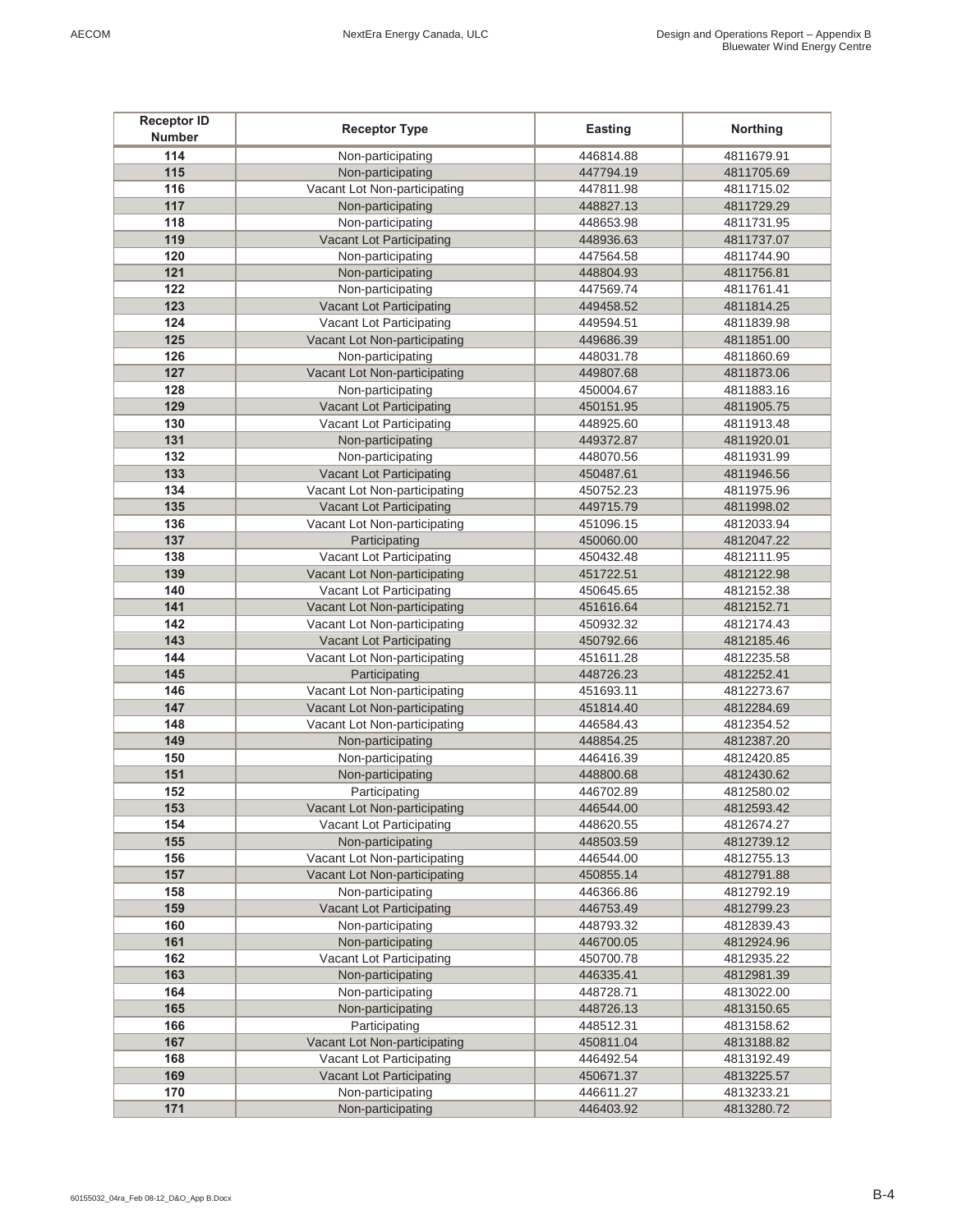| <b>Receptor ID</b><br><b>Number</b> | <b>Receptor Type</b>            | <b>Easting</b> | Northing   |
|-------------------------------------|---------------------------------|----------------|------------|
| 172                                 | Participating                   | 449736.94      | 4813366.73 |
| 173                                 | Participating                   | 446319.18      | 4813380.86 |
| 174                                 | Vacant Lot Non-participating    | 445055.50      | 4813405.66 |
| 175                                 | <b>Vacant Lot Participating</b> | 446654.26      | 4813471.82 |
| 176                                 | Participating                   | 448677.55      | 4813543.23 |
| 177                                 | Vacant Lot Non-participating    | 450748.56      | 4813593.10 |
| 178                                 | Non-participating               | 448476.65      | 4813613.28 |
| 179                                 | Non-participating               | 452536.36      | 4813655.34 |
| 180                                 | Non-participating               | 446291.75      | 4813694.41 |
| 181                                 | Non-participating               | 452790.27      | 4813722.96 |
| 182                                 | Non-participating               | 446742.98      | 4813747.62 |
| 183                                 | Participating                   | 448600.00      | 4813787.36 |
| 184                                 | Vacant Lot Non-participating    | 453829.30      | 4813822.81 |
| 185                                 | Vacant Lot Participating        | 448484.56      | 4813898.15 |
| 186                                 | Vacant Lot Participating        | 450505.99      | 4813975.33 |
| 187                                 | Non-participating               | 446293.63      | 4813985.96 |
| 188                                 | Non-participating               | 446306.61      | 4813994.91 |
| 189                                 | Vacant Lot Participating        | 450726.50      | 4814004.74 |
| 190                                 | Vacant Lot Non-participating    | 452555.33      | 4814017.28 |
| 191                                 | Vacant Lot Participating        | 448616.87      | 4814019.44 |
| 192                                 | Non-participating               | 452711.51      | 4814027.13 |
| 193                                 | Vacant Lot Non-participating    | 453797.55      | 4814039.77 |
| 194                                 | Participating                   | 446483.74      | 4814051.97 |
| 195                                 | Vacant Lot Non-participating    | 451204.29      | 4814063.54 |
| 196                                 | Non-participating               | 448465.18      | 4814069.72 |
| 197                                 | Vacant Lot Non-participating    | 451450.54      | 4814089.27 |
| 198                                 | Vacant Lot Participating        | 450502.31      | 4814181.15 |
| 199                                 | Vacant Lot Non-participating    | 450697.10      | 4814217.90 |
| 200                                 | Non-participating               | 446089.90      | 4814258.35 |
| 201                                 | Vacant Lot Non-participating    | 451513.02      | 4814298.76 |
| 202                                 | Non-participating               | 446361.14      | 4814325.03 |
| 203                                 | Non-participating               | 446149.25      | 4814339.32 |
| 204                                 | Non-participating               | 448441.58      | 4814359.27 |
| 205                                 | Non-participating               | 448438.06      | 4814388.08 |
| 206                                 | Vacant Lot Participating        | 450476.58      | 4814390.64 |
| 207                                 | Non-participating               | 454275.89      | 4814460.11 |
| 208                                 | Participating                   | 446423.33      | 4814463.00 |
| 209                                 | Non-participating               | 448430.41      | 4814470.98 |
| 210                                 | Participating                   | 448617.97      | 4814472.16 |
| 211                                 | Vacant Lot Non-participating    | 452733.22      | 4814475.18 |
| 212                                 | Vacant Lot Non-participating    | 454384.92      | 4814484.27 |
| 213                                 | Participating                   | 448649.72      | 4814485.68 |
| 214                                 | Participating                   | 446441.77      | 4814491.53 |
| 215                                 | Non-participating               | 452362.42      | 4814564.54 |
| 216                                 | Non-participating               | 446321.23      | 4814570.33 |
| 217                                 | Non-participating               | 452471.28      | 4814579.99 |
| 218                                 | Non-participating               | 446227.04      | 4814592.22 |
| 219                                 | Non-participating               | 446211.25      | 4814599.35 |
| 220                                 | Non-participating               | 452719.90      | 4814614.26 |
| 221                                 | Non-participating               | 450315.88      | 4814708.29 |
| 222                                 | Vacant Lot Non-participating    | 454508.40      | 4814754.50 |
| 223                                 | Vacant Lot Participating        | 448572.54      | 4814768.47 |
| 224                                 | Vacant Lot Non-participating    | 452546.06      | 4814790.48 |
| 225                                 | Non-participating               | 454317.27      | 4814800.98 |
| 226                                 | Vacant Lot Participating        | 450406.75      | 4814813.31 |
| 227                                 | Vacant Lot Non-participating    | 450634.62      | 4814816.98 |
| 228                                 | Vacant Lot Participating        | 446455.79      | 4814868.44 |
| 229                                 | Vacant Lot Non-participating    | 452461.25      | 4814883.14 |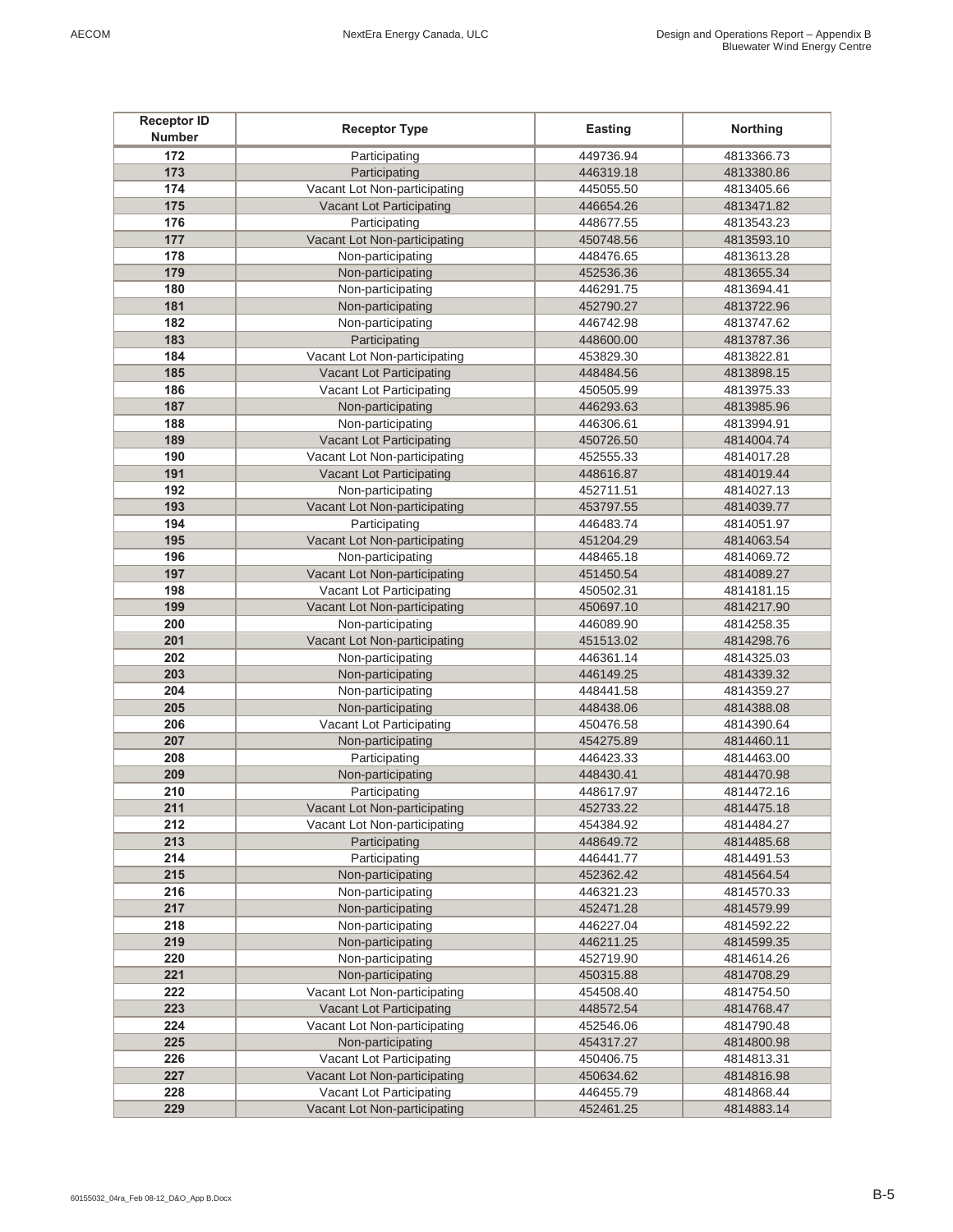| <b>Receptor ID</b><br><b>Number</b> | <b>Receptor Type</b>         | <b>Easting</b> | Northing   |
|-------------------------------------|------------------------------|----------------|------------|
| 230                                 | Non-participating            | 448274.33      | 4814914.74 |
| 231                                 | Non-participating            | 450437.80      | 4814927.79 |
| 232                                 | Non-participating            | 448464.22      | 4814973.25 |
| 233                                 | Non-participating            | 452629.57      | 4814974.37 |
| 234                                 | Vacant Lot Non-participating | 450572.14      | 4814978.69 |
| 235                                 | Non-participating            | 452658.29      | 4814985.71 |
| 236                                 | Non-participating            | 452658.98      | 4814988.14 |
| 237                                 | Non-participating            | 446230.18      | 4814991.77 |
| 238                                 | Non-participating            | 452651.87      | 4815005.36 |
| 239                                 | Non-participating            | 450274.59      | 4815091.01 |
| 240                                 | Vacant Lot Non-participating | 443732.39      | 4815140.41 |
| 241                                 | Non-participating            | 452467.56      | 4815222.37 |
| 242                                 | Participating                | 448221.31      | 4815247.18 |
| 243                                 | Participating                | 448385.35      | 4815321.95 |
| 244                                 | Participating                | 446312.24      | 4815333.18 |
| 245                                 | Vacant Lot Non-participating | 454475.32      | 4815342.55 |
| 246                                 | Vacant Lot Non-participating | 450336.92      | 4815349.90 |
| 247                                 | Participating                | 452359.35      | 4815372.80 |
| 248                                 | Non-participating            | 443586.38      | 4815417.82 |
| 249                                 | Vacant Lot Non-participating | 445777.29      | 4815423.38 |
| 250                                 | Participating                | 452658.81      | 4815428.42 |
| 251                                 | Non-participating            | 444866.30      | 4815486.71 |
| 252                                 | Non-participating            | 443602.55      | 4815518.51 |
| 253                                 | Vacant Lot Non-participating | 443761.79      | 4815518.97 |
| 254                                 | Vacant Lot Participating     | 448411.06      | 4815555.72 |
| 255                                 | Non-participating            | 448114.57      | 4815594.78 |
| 256                                 | Participating                | 450325.79      | 4815609.63 |
| 257                                 | Non-participating            | 445338.81      | 4815611.48 |
| 258                                 | Vacant Lot Participating     | 450553.76      | 4815629.22 |
| 259                                 | Non-participating            | 448403.41      | 4815707.88 |
| 260                                 | Vacant Lot Participating     | 448168.49      | 4815717.43 |
| 261                                 | Vacant Lot Non-participating | 443772.81      | 4815735.81 |
| 262                                 | Participating                | 452202.86      | 4815739.45 |
| 263                                 | Vacant Lot Non-participating | 454405.49      | 4815761.54 |
| 264                                 | Non-participating            | 452511.90      | 4815782.45 |
| 265                                 | Vacant Lot Participating     | 450284.38      | 4815804.05 |
| 266                                 | Vacant Lot Participating     | 446793.92      | 4815809.31 |
| 267                                 | Non-participating            | 446143.43      | 4815818.22 |
| 268                                 | Non-participating            | 448311.98      | 4815825.38 |
| 269                                 | Non-participating            | 443804.05      | 4815875.85 |
| 270                                 | Vacant Lot Participating     | 446376.10      | 4815893.86 |
| 271                                 | Vacant Lot Participating     | 448363.28      | 4815930.60 |
| 272                                 | Non-participating            | 443651.35      | 4815941.47 |
| 273                                 | Vacant Lot Non-participating | 454372.41      | 4815960.00 |
| 274                                 | Non-participating            | 448295.60      | 4815995.83 |
| 275                                 | Non-participating            | 450554.56      | 4816001.94 |
| 276                                 | Vacant Lot Participating     | 450241.36      | 4816011.46 |
| 277                                 | Participating                | 448153.23      | 4816021.98 |
| 278                                 | Non-participating            | 448302.85      | 4816064.18 |
| 279                                 | Vacant Lot Non-participating | 445986.08      | 4816082.58 |
| 280                                 | Non-participating            | 450563.38      | 4816091.58 |
| 281                                 | Non-participating            | 454392.65      | 4816105.04 |
| 282                                 | Non-participating            | 450560.59      | 4816114.33 |
| 283                                 | Non-participating            | 446062.18      | 4816126.30 |
| 284                                 | Non-participating            | 452172.97      | 4816185.97 |
| 285                                 | Non-participating            | 446341.09      | 4816200.22 |
| 286                                 | Non-participating            | 452596.41      | 4816249.07 |
| 287                                 | Vacant Lot Participating     | 446058.86      | 4816257.70 |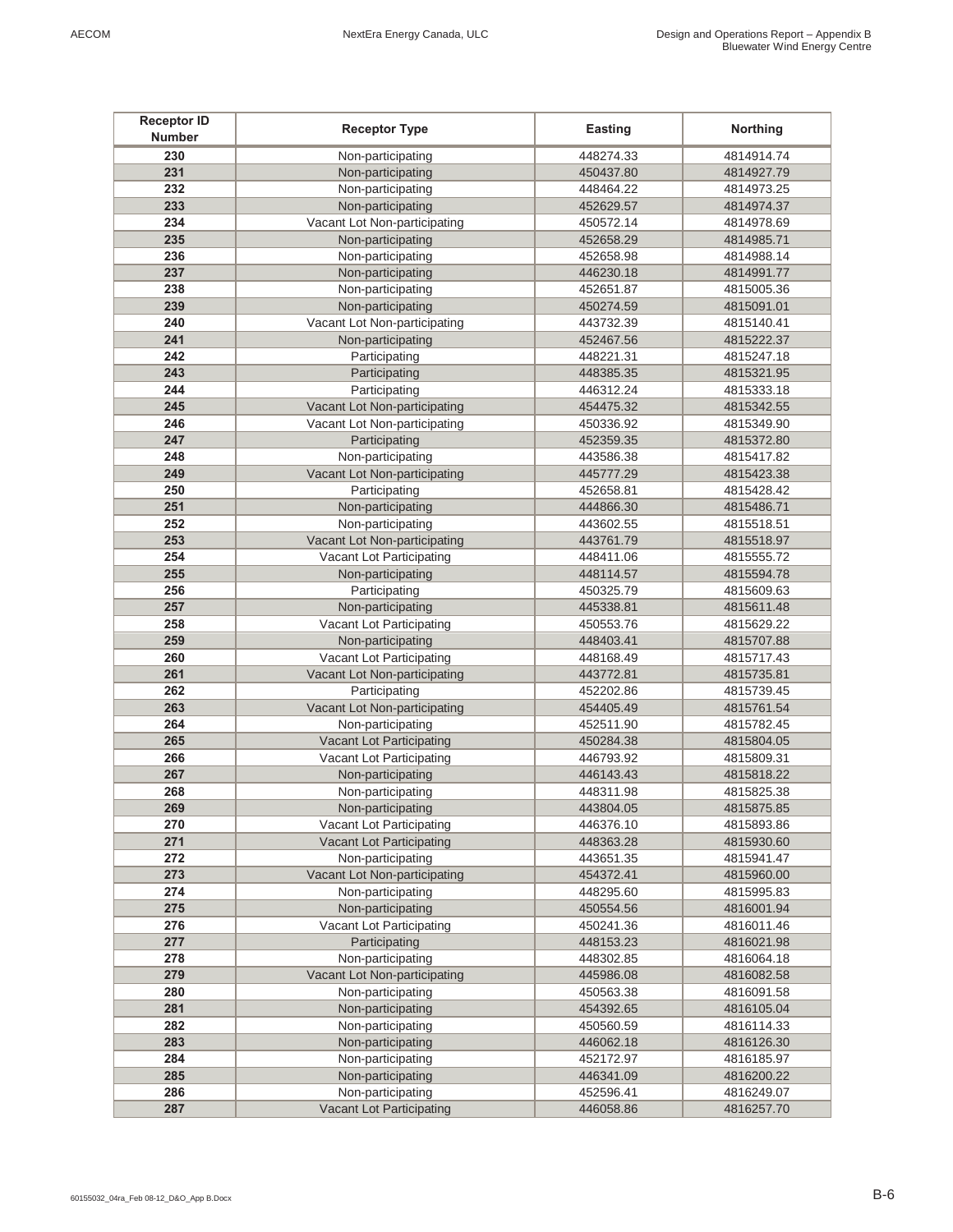| <b>Receptor ID</b><br><b>Number</b> | <b>Receptor Type</b>                          | <b>Easting</b>         | Northing                 |
|-------------------------------------|-----------------------------------------------|------------------------|--------------------------|
| 288                                 | Non-participating                             | 448177.79              | 4816266.93               |
| 289                                 | Non-participating                             | 443795.32              | 4816282.29               |
| 290                                 | Vacant Lot Participating                      | 446249.97              | 4816327.53               |
| 291                                 | Non-participating                             | 454202.07              | 4816341.78               |
| 292                                 | Participating                                 | 450200.15              | 4816364.32               |
| 293                                 | Non-participating                             | 454391.04              | 4816368.63               |
| 294                                 | Vacant Lot Non-participating                  | 443857.35              | 4816382.66               |
| 295                                 | Participating                                 | 450433.77              | 4816422.13               |
| 296                                 | Vacant Lot Participating                      | 446216.90              | 4816459.84               |
| 297                                 | Vacant Lot Non-participating                  | 452245.13              | 4816476.31               |
| 298                                 | Participating                                 | 448305.64              | 4816488.82               |
| 299                                 | Vacant Lot Non-participating                  | 448094.98              | 4816544.38               |
| 300                                 | Vacant Lot Non-participating                  | 454002.76              | 4816561.86               |
| 301                                 | Non-participating                             | 452231.17              | 4816587.45               |
| 302                                 | Non-participating                             | 452455.55              | 4816598.25               |
| 303                                 | Non-participating                             | 446220.26              | 4816598.94               |
| 304                                 | Participating                                 | 445796.61              | 4816599.21               |
| 305                                 | Non-participating                             |                        | 4816643.53               |
| 306                                 | Non-participating                             | 446215.36              |                          |
| 307                                 | Non-participating                             | 443701.55              | 4816651.21               |
| 308                                 |                                               | 443895.67              | 4816682.88               |
| 309                                 | Non-participating                             | 443700.38              | 4816689.92               |
|                                     | Participating                                 | 447865.40              | 4816713.82               |
| 310<br>311                          | Vacant Lot Participating                      | 450358.38              | 4816752.00<br>4816764.74 |
| 312                                 | Participating                                 | 447934.53              |                          |
| 313                                 | Vacant Lot Non-participating<br>Participating | 454284.21<br>447885.27 | 4816764.90<br>4816775.51 |
| 314                                 |                                               |                        |                          |
| 315                                 | Non-participating                             | 452350.56              | 4816784.84               |
|                                     | Vacant Lot Non-participating                  | 443886.75              | 4816786.95               |
| 316<br>317                          | Non-participating                             | 446012.71              | 4816820.20<br>4816870.24 |
| 318                                 | Non-participating<br>Participating            | 443838.25<br>450165.98 | 4816899.36               |
| 319                                 | Vacant Lot Non-participating                  | 443721.41              | 4816952.89               |
| 320                                 | Non-participating                             | 451530.21              | 4816962.63               |
| 321                                 | Participating                                 | 450161.76              | 4816963.33               |
| 322                                 | Vacant Lot Participating                      | 448260.37              | 4816967.04               |
| 323                                 | Non-participating                             | 451510.60              | 4816988.22               |
| 324                                 | Participating                                 | 450104.82              | 4816996.38               |
| 325                                 | Vacant Lot Non-participating                  | 452193.68              | 4817006.57               |
| 326                                 | Non-participating                             | 452480.70              | 4817018.45               |
| 327                                 | Non-participating                             | 443866.47              | 4817020.17               |
| 328                                 | Participating                                 | 450145.59              | 4817040.66               |
| 329                                 | Participating                                 | 446089.09              | 4817042.28               |
| 330                                 | Non-participating                             | 445998.56              | 4817050.06               |
| 331                                 | Participating                                 | 450220.12              | 4817114.16               |
| 332                                 | Vacant Lot Non-participating                  | 443930.85              | 4817158.15               |
| 333                                 | Participating                                 | 448166.95              | 4817273.83               |
| 334                                 | Participating                                 | 448015.46              | 4817322.15               |
| 335                                 | Non-participating                             | 452188.89              | 4817337.84               |
| 336                                 | Non-participating                             | 452409.88              | 4817373.68               |
| 337                                 | Non-participating                             | 450192.05              | 4817377.12               |
| 338                                 | Vacant Lot Non-participating                  | 454155.57              | 4817400.72               |
| 339                                 | Non-participating                             | 445925.73              | 4817414.70               |
| 340                                 | Vacant Lot Non-participating                  | 443784.25              | 4817442.37               |
| 341                                 | Participating                                 | 446046.27              | 4817447.52               |
| 342                                 | Non-participating                             | 445924.26              | 4817452.42               |
| 343                                 | Non-participating                             | 450086.09              | 4817494.74               |
| 344                                 | Non-participating                             | 443783.34              | 4817526.29               |
| 345                                 | Vacant Lot Non-participating                  | 450227.21              | 4817528.88               |
|                                     |                                               |                        |                          |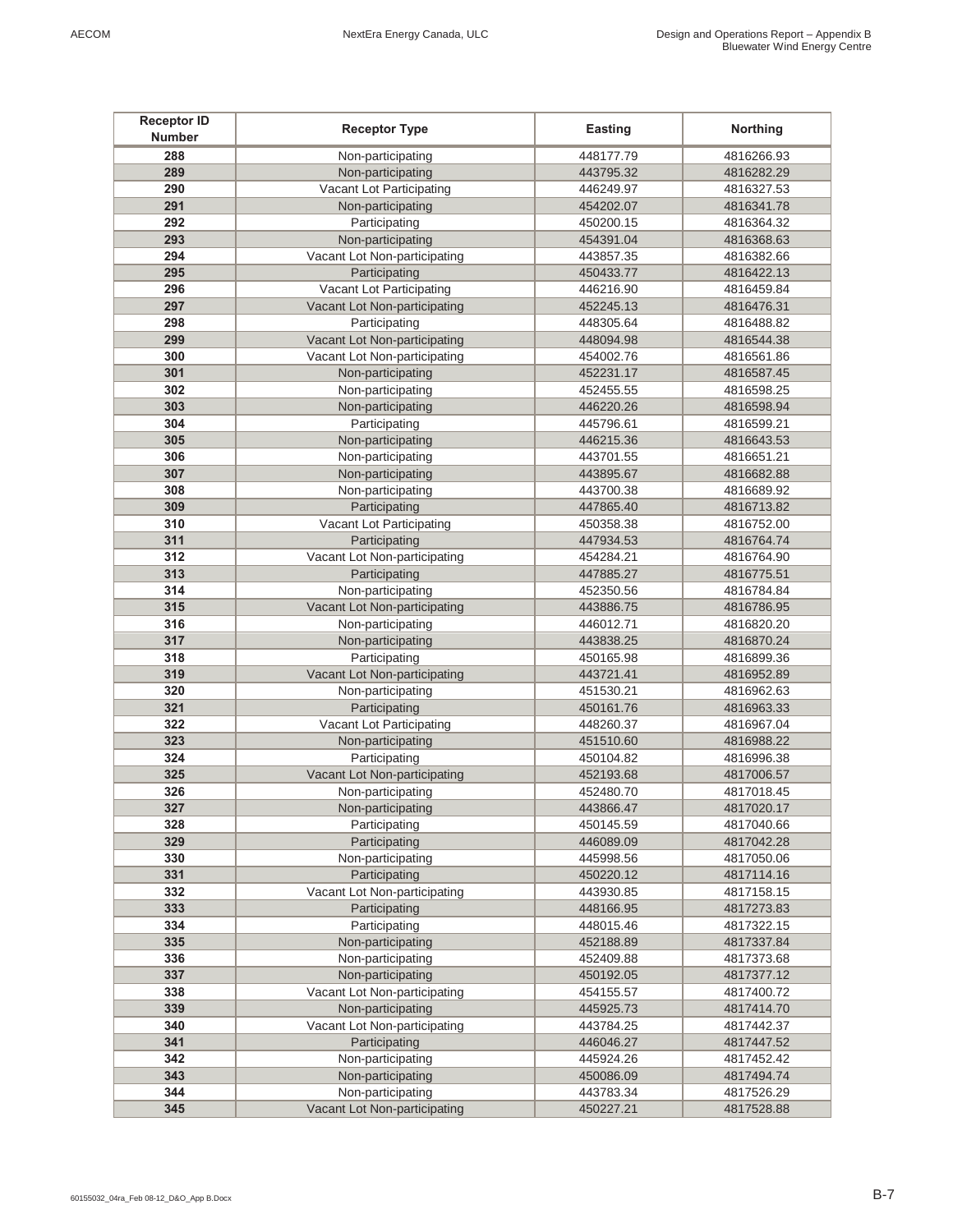| <b>Receptor ID</b><br><b>Number</b> | <b>Receptor Type</b>            | <b>Easting</b> | Northing   |
|-------------------------------------|---------------------------------|----------------|------------|
| 346                                 | Vacant Lot Non-participating    | 452109.00      | 4817528.92 |
| 347                                 | Vacant Lot Non-participating    | 452288.51      | 4817533.04 |
| 348                                 | Vacant Lot Non-participating    | 444496.85      | 4817555.09 |
| 349                                 | Vacant Lot Non-participating    | 444802.90      | 4817561.43 |
| 350                                 | Non-participating               | 444861.99      | 4817566.65 |
| 351                                 | Vacant Lot Participating        | 447977.37      | 4817569.79 |
| 352                                 | Vacant Lot Participating        | 450200.93      | 4817643.30 |
| 353                                 | Non-participating               | 448161.99      | 4817660.35 |
| 354                                 | Vacant Lot Non-participating    | 452083.71      | 4817717.09 |
| 355                                 | Participating                   | 446065.51      | 4817753.46 |
| 356                                 | Non-participating               | 445815.60      | 4817764.90 |
| 357                                 | Non-participating               | 447892.10      | 4817780.21 |
| 358                                 | Non-participating               | 448050.21      | 4817857.92 |
| 359                                 | Participating                   | 451822.65      | 4817878.27 |
| 360                                 | Non-participating               | 448051.27      | 4817945.57 |
| 361                                 | Non-participating               | 452178.44      | 4817945.66 |
| 362                                 | Non-participating               | 452194.12      | 4817966.86 |
| 363                                 | Vacant Lot Non-participating    | 448102.33      | 4818051.25 |
| 364                                 | Non-participating               | 445790.95      | 4818059.25 |
| 365                                 | Non-participating               | 452169.51      | 4818064.89 |
| 366                                 | Participating                   | 450134.86      | 4818082.22 |
| 367                                 | Participating                   | 450004.12      | 4818106.41 |
| 368                                 | Vacant Lot Participating        | 445985.35      | 4818110.06 |
| 369                                 | Participating                   | 447478.20      | 4818153.58 |
| 370                                 | Participating                   | 447549.69      | 4818201.24 |
| 371                                 | Non-participating               | 450997.68      | 4818207.53 |
| 372                                 | Vacant Lot Non-participating    | 448079.96      | 4818219.75 |
| 373                                 | Participating                   | 445924.21      | 4818221.06 |
| 374                                 | Vacant Lot Participating        | 449932.64      | 4818242.37 |
| 375                                 | Vacant Lot Non-participating    | 450105.38      | 4818279.12 |
| 376                                 | Participating                   | 452003.11      | 4818343.92 |
| 377                                 | Non-participating               | 452128.20      | 4818421.22 |
| 378                                 | Vacant Lot Participating        | 449906.91      | 4818470.24 |
| 379                                 | Non-participating               | 448001.65      | 4818473.43 |
| 380                                 | Vacant Lot Non-participating    | 452946.39      | 4818477.59 |
| 381                                 | Participating                   | 447692.93      | 4818501.16 |
| 382                                 | Non-participating               | 451879.64      | 4818507.65 |
| 383                                 | Non-participating               | 452223.37      | 4818521.12 |
| 384                                 | Vacant Lot Participating        | 445933.90      | 4818536.40 |
| 385                                 | Vacant Lot Participating        | 447982.78      | 4818615.08 |
| 386                                 | Participating                   | 445940.46      | 4818630.68 |
| 387                                 | Vacant Lot Non-participating    | 445720.73      | 4818650.33 |
| 388                                 | Vacant Lot Non-participating    | 452751.60      | 4818661.36 |
| 389                                 | Vacant Lot Participating        | 449866.48      | 4818705.46 |
| 390                                 | Vacant Lot Participating        | 447786.25      | 4818782.64 |
| 391                                 | Vacant Lot Participating        | 452126.80      | 4818804.69 |
| 392                                 | Participating                   | 447910.92      | 4818873.09 |
| 393                                 | Vacant Lot Participating        | 449843.69      | 4818926.59 |
| 394                                 | Vacant Lot Participating        | 451917.30      | 4818955.38 |
| 395                                 | <b>Vacant Lot Participating</b> | 449985.46      | 4818957.88 |
| 396                                 | Non-participating               | 445692.22      | 4819027.96 |
| 397                                 | Participating                   | 445851.14      | 4819063.44 |
| 398                                 | Vacant Lot Non-participating    | 449973.06      | 4819120.77 |
| 399                                 | Non-participating               | 451897.11      | 4819221.37 |
| 400                                 | Non-participating               | 449918.11      | 4819237.02 |
| 401                                 | Participating                   | 452027.74      | 4819238.07 |
| 402                                 | Vacant Lot Participating        | 445647.22      | 4819245.73 |
| 403                                 | Vacant Lot Non-participating    | 448003.10      | 4819311.89 |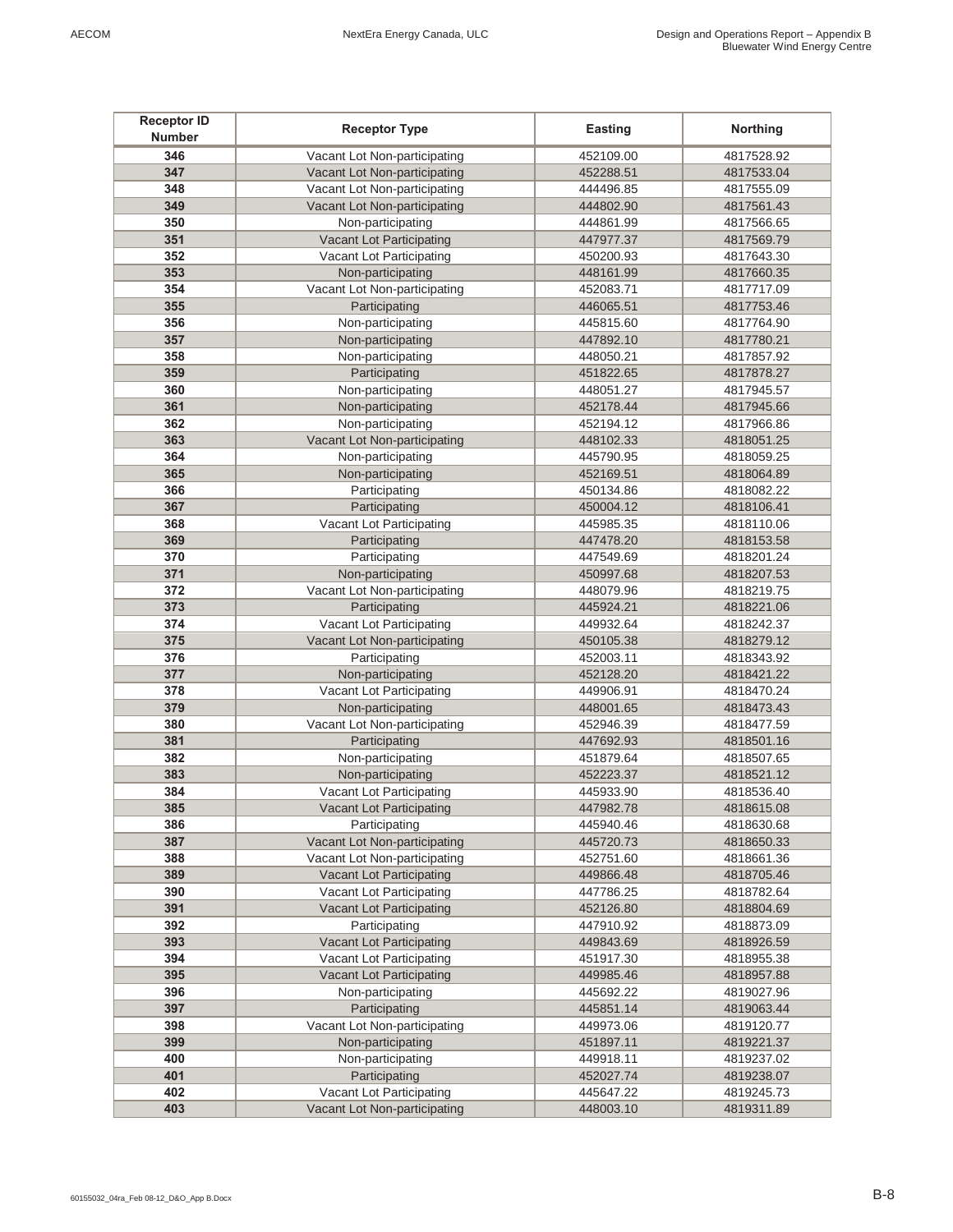| <b>Receptor ID</b><br><b>Number</b> | <b>Receptor Type</b>                   | Easting                | <b>Northing</b>          |
|-------------------------------------|----------------------------------------|------------------------|--------------------------|
| 404                                 | Non-participating                      | 447726.08              | 4819317.66               |
| 405                                 | Participating                          | 449834.52              | 4819401.60               |
| 406                                 | Vacant Lot Non-participating           | 451847.47              | 4819418.47               |
| 407                                 | Vacant Lot Non-participating           | 447687.02              | 4819433.17               |
| 408                                 | Participating                          | 445755.44              | 4819507.54               |
| 409                                 | Participating                          | 447691.81              | 4819576.50               |
| 410                                 | Non-participating                      | 449924.65              | 4819579.12               |
| 411                                 | Non-participating                      | 445288.67              | 4819594.61               |
| 412                                 | Participating                          | 449771.31              | 4819651.12               |
| 413                                 | Vacant Lot Non-participating           | 447874.46              | 4819668.39               |
| 414                                 | Non-participating                      | 447701.21              | 4819705.52               |
| 415                                 | Non-participating                      | 452861.17              | 4819809.77               |
| 416                                 | Non-participating                      | 447751.31              | 4819841.43               |
| 417                                 | Non-participating                      | 445714.10              | 4819842.18               |
| 418                                 | Non-participating                      | 452649.25              | 4819855.69               |
| 419                                 | Vacant Lot Participating               | 449715.95              | 4819882.85               |
| 420                                 | Non-participating                      | 445799.33              | 4819886.08               |
| 421                                 | Non-participating                      | 452974.75              | 4819923.34               |
| 422                                 | Vacant Lot Participating               | 445544.31              | 4819933.01               |
| 423                                 | Non-participating                      | 451831.71              | 4819967.11               |
| 424                                 | Non-participating                      | 452715.57              | 4819982.42               |
| 425                                 | Vacant Lot Participating               | 447778.57              | 4820012.44               |
| 426                                 | Vacant Lot Participating               | 446017.21              | 4820043.33               |
| 427                                 | Vacant Lot Non-participating           | 452203.61              | 4820047.92               |
| 428                                 | Vacant Lot Non-participating           | 451827.40              | 4820049.30               |
| 429                                 | Non-participating                      | 452416.77              | 4820056.01               |
| 430                                 | Non-participating                      | 452117.91              | 4820056.41               |
| 431                                 | Non-participating                      | 451889.27              | 4820088.15               |
| 432<br>433                          | Non-participating                      | 452134.14              | 4820090.53               |
| 434                                 | Participating                          | 449705.34<br>451822.20 | 4820096.94<br>4820097.28 |
| 435                                 | Non-participating<br>Non-participating | 452087.31              | 4820098.87               |
| 436                                 | Non-participating                      | 452044.05              | 4820112.36               |
| 437                                 | Vacant Lot Non-participating           | 451815.08              | 4820121.14               |
| 438                                 | Non-participating                      | 451816.64              | 4820125.06               |
| 439                                 | Non-participating                      | 451583.98              | 4820134.08               |
| 440                                 | Non-participating                      | 451997.62              | 4820142.13               |
| 441                                 | Non-participating                      | 447721.66              | 4820142.56               |
| 442                                 | Non-participating                      | 452154.38              | 4820145.70               |
| 443                                 | Non-participating                      | 451636.16              | 4820151.07               |
| 444                                 | Non-participating                      | 451814.11              | 4820151.59               |
| 445                                 | Vacant Lot Non-participating           | 452238.54              | 4820155.87               |
| 446                                 | Non-participating                      | 451964.28              | 4820158.79               |
| 447                                 | Non-participating                      | 452076.05              | 4820169.27               |
| 448                                 | Non-participating                      | 451922.21              | 4820169.91               |
| 449                                 | Non-participating                      | 452051.17              | 4820174.12               |
| 450                                 | Non-participating                      | 451812.28              | 4820175.07               |
| 451                                 | Non-participating                      | 451894.43              | 4820179.04               |
| 452                                 | Non-participating                      | 452114.27              | 4820183.83               |
| 453                                 | Non-participating                      | 451870.62              | 4820189.35               |
| 454                                 | Non-participating                      | 451851.57              | 4820192.93               |
| 455                                 | Non-participating                      | 451996.82              | 4820199.67               |
| 456                                 | Non-participating                      | 451948.80              | 4820208.40               |
| 457                                 | Non-participating                      | 451607.64              | 4820208.71               |
| 458                                 | Non-participating                      | 452158.35              | 4820211.58               |
| 459                                 | Non-participating                      | 452093.66              | 4820217.53               |
| 460                                 | Non-participating                      | 451785.68              | 4820221.90               |
| 461                                 | Non-participating                      | 452061.91              | 4820229.04               |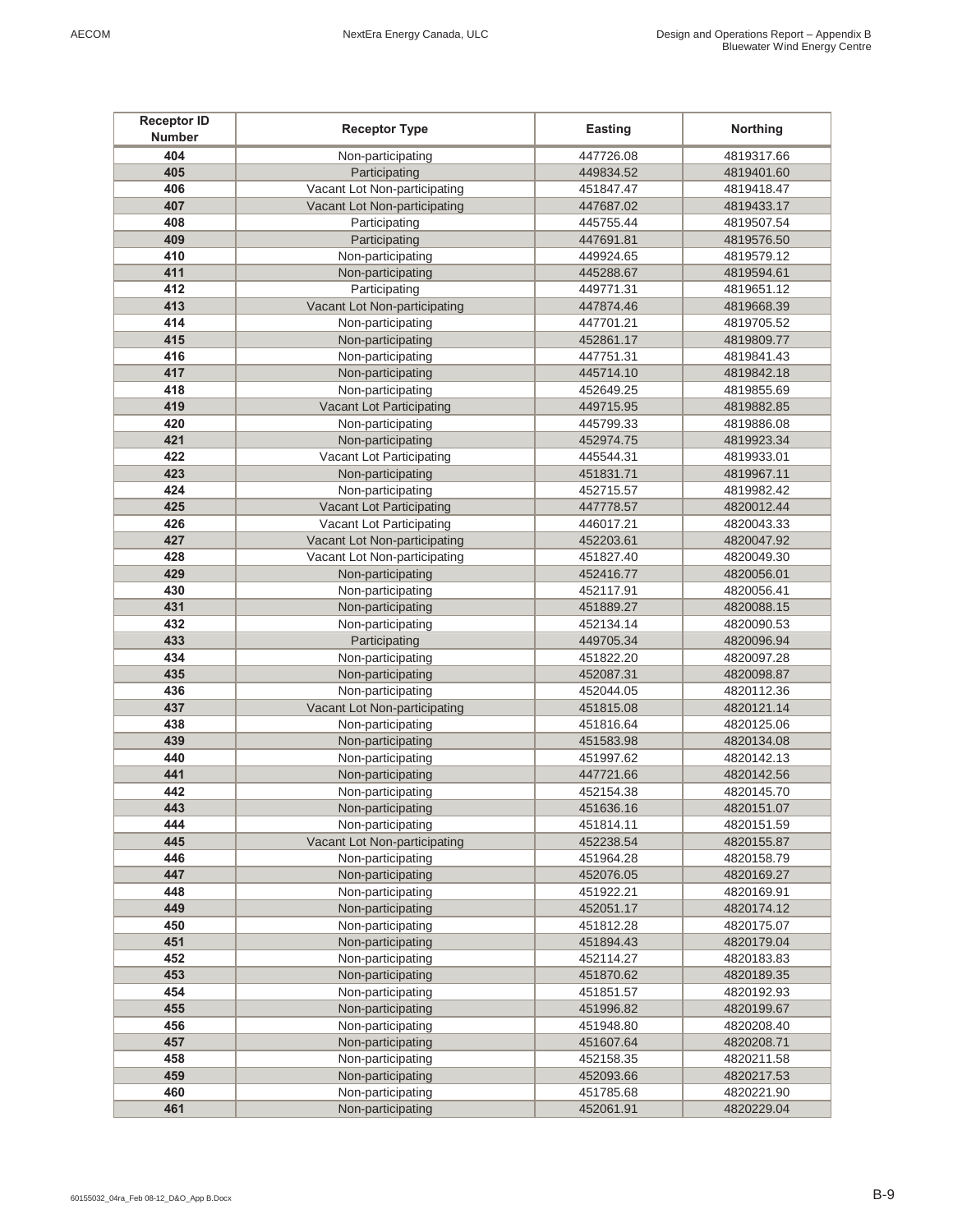| <b>Receptor ID</b><br><b>Number</b> | <b>Receptor Type</b>         | Easting   | Northing   |
|-------------------------------------|------------------------------|-----------|------------|
| 462                                 | Non-participating            | 451765.44 | 4820231.03 |
| 463                                 | Non-participating            | 451735.28 | 4820234.20 |
| 464                                 | Non-participating            | 451870.62 | 4820238.17 |
| 465                                 | Non-participating            | 452035.72 | 4820238.17 |
| 466                                 | Non-participating            | 451703.53 | 4820251.66 |
| 467                                 | Non-participating            | 451797.59 | 4820257.22 |
| 468                                 | Vacant Lot Participating     | 447548.86 | 4820269.35 |
| 469                                 | Non-participating            | 451765.05 | 4820270.32 |
| 470                                 | Participating                | 445746.02 | 4820274.25 |
| 471                                 | Non-participating            | 445537.94 | 4820277.08 |
| 472                                 | Non-participating            | 451939.28 | 4820277.86 |
| 473                                 | Non-participating            | 451739.25 | 4820280.64 |
| 474                                 | Non-participating            | 451827.75 | 4820287.38 |
| 475                                 | Non-participating            | 451693.61 | 4820295.72 |
| 476                                 | Non-participating            | 451876.97 | 4820298.49 |
| 477                                 | Non-participating            | 451833.71 | 4820303.65 |
| 478                                 | Vacant Lot Non-participating | 451321.39 | 4820311.76 |
| 479                                 | Non-participating            | 451961.50 | 4820313.97 |
| 480                                 | Non-participating            | 451838.47 | 4820319.13 |
| 481                                 | Non-participating            | 451641.62 | 4820329.45 |
| 482                                 | Non-participating            | 451886.09 | 4820340.17 |
| 483                                 | Non-participating            | 451847.60 | 4820340.96 |
| 484                                 | Non-participating            | 451223.79 | 4820356.34 |
| 485                                 | Non-participating            | 451844.82 | 4820375.89 |
| 486                                 | Vacant Lot Non-participating | 452007.54 | 4820376.81 |
| 487                                 | Non-participating            | 451907.92 | 4820381.04 |
| 488                                 | Non-participating            | 451227.06 | 4820384.48 |
| 489                                 | Non-participating            | 450914.42 | 4820395.79 |
| 490                                 | Non-participating            | 451409.10 | 4820396.53 |
| 491                                 | Vacant Lot Non-participating | 451515.52 | 4820396.75 |
| 492                                 | Non-participating            | 451468.23 | 4820403.28 |
| 493                                 | Non-participating            | 451436.48 | 4820439.40 |
| 494                                 | Vacant Lot Participating     | 447752.36 | 4820456.85 |
| 495                                 | Vacant Lot Non-participating | 447511.92 | 4820457.56 |
| 496                                 | Vacant Lot Non-participating | 452028.71 | 4820464.13 |
| 497                                 | Non-participating            | 450883.18 | 4820494.46 |
| 498                                 | Vacant Lot Non-participating | 451856.73 | 4820495.88 |
| 499                                 | Non-participating            | 451240.52 | 4820512.54 |
| 500                                 | Vacant Lot Non-participating | 451190.08 | 4820536.45 |
| 501                                 | Vacant Lot Non-participating | 452065.75 | 4820559.38 |
| 502                                 | Non-participating            | 450434.80 | 4820568.02 |
| 503                                 | Non-participating            | 445406.15 | 4820630.97 |
| 504                                 | Non-participating            | 445331.83 | 4820631.46 |
| 505                                 | Non-participating            | 450952.59 | 4820637.38 |
| 506                                 | Vacant Lot Non-participating | 452089.56 | 4820641.40 |
| 507                                 | Participating                | 445586.09 | 4820649.55 |
| 508                                 | Non-participating            | 450985.38 | 4820678.37 |
| 509                                 | Non-participating            | 450780.51 | 4820696.39 |
| 510                                 | Non-participating            | 450760.90 | 4820723.03 |
| 511                                 | Non-participating            | 450672.92 | 4820727.56 |
| 512                                 | Vacant Lot Non-participating | 452121.31 | 4820741.94 |
| 513                                 | Vacant Lot Non-participating | 452150.41 | 4820826.61 |
| 514                                 | Non-participating            | 449927.00 | 4820832.00 |
| 515                                 | Non-participating            | 450194.67 | 4820836.29 |
| 516                                 | Vacant Lot Non-participating | 444265.31 | 4820892.27 |
| 517                                 | Vacant Lot Participating     | 449546.73 | 4820903.30 |
| 518                                 | Non-participating            | 449991.19 | 4820924.65 |
| 519                                 | Vacant Lot Non-participating | 449315.18 | 4820995.18 |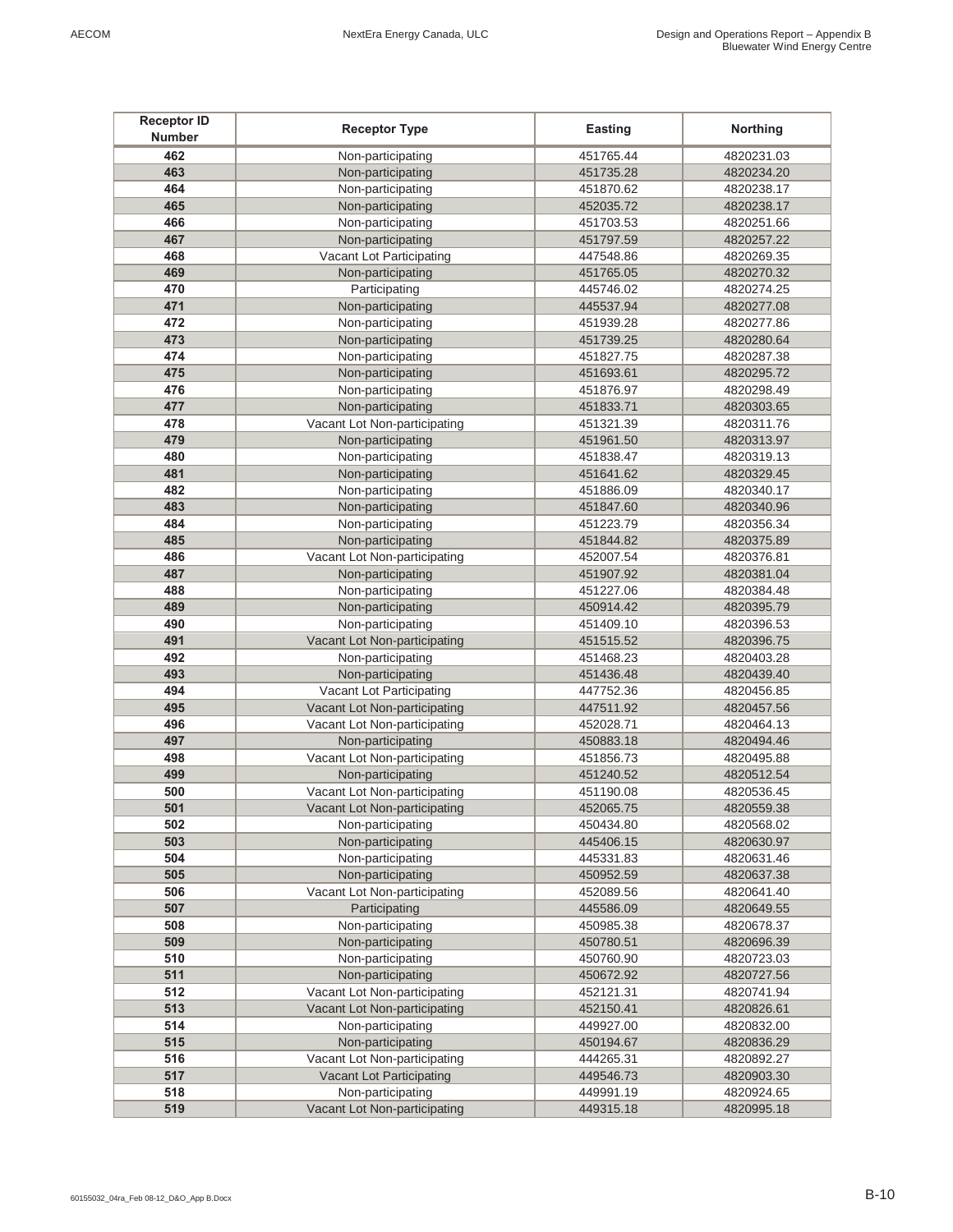| <b>Receptor ID</b><br><b>Number</b> | <b>Receptor Type</b>                              | Easting                |                          |  |  |
|-------------------------------------|---------------------------------------------------|------------------------|--------------------------|--|--|
| 520                                 | Vacant Lot Non-participating                      | 449701.00              | 4821015.88               |  |  |
| 521                                 | Non-participating                                 | 447505.73              | 4821041.19               |  |  |
| 522                                 | Non-participating                                 | 449575.81              |                          |  |  |
| 523                                 | Non-participating                                 | 445564.71              | 4821054.01<br>4821060.55 |  |  |
| 524                                 | Non-participating                                 | 447504.01              | 4821062.27               |  |  |
| 525                                 | Participating                                     | 448480.01              | 4821106.36               |  |  |
| 526                                 |                                                   | 449056.40              | 4821110.93               |  |  |
| 527                                 | Non-participating<br>Participating                | 446828.17              | 4821121.64               |  |  |
| 528                                 | Non-participating                                 | 449391.52              | 4821175.68               |  |  |
| 529                                 | Vacant Lot Non-participating                      |                        | 4821202.74               |  |  |
| 530                                 | Non-participating                                 | 447439.03<br>449141.07 | 4821226.91               |  |  |
| 531                                 | Vacant Lot Participating                          | 445562.69              | 4821259.80               |  |  |
| 532                                 | Non-participating                                 | 446778.79              | 4821262.50               |  |  |
| 533                                 | Vacant Lot Non-participating                      | 445367.90              | 4821289.20               |  |  |
| 534                                 | Non-participating                                 | 444265.64              | 4821294.60               |  |  |
| 535                                 | Non-participating                                 | 446779.83              | 4821304.08               |  |  |
| 536                                 | Non-participating                                 | 444798.43              | 4821334.27               |  |  |
| 537                                 | Non-participating                                 | 449147.47              | 4821371.35               |  |  |
| 538                                 | Vacant Lot Non-participating                      | 447437.10              | 4821395.79               |  |  |
| 539                                 |                                                   |                        | 4821414.16               |  |  |
| 540                                 | Vacant Lot Participating<br>446319.81             |                        | 4821424.78               |  |  |
| 541                                 | Non-participating<br>448161.48                    |                        | 4821439.89               |  |  |
| 542                                 | Vacant Lot Non-participating                      | 445114.30              |                          |  |  |
| 543                                 | Non-participating<br>Vacant Lot Non-participating | 448503.91              | 4821444.97<br>4821450.92 |  |  |
| 544                                 | Non-participating                                 | 444996.69              |                          |  |  |
| 545                                 | Vacant Lot Non-participating                      | 448135.94<br>448410.36 | 4821460.93<br>4821468.32 |  |  |
| 546                                 |                                                   | 448254.22              | 4821506.52               |  |  |
| 547                                 | Non-participating<br>Vacant Lot Non-participating | 448175.41              | 4821549.28               |  |  |
| 548                                 | Vacant Lot Participating                          | 447624.54              | 4821568.53               |  |  |
| 549                                 | Vacant Lot Non-participating                      | 445117.98              | 4821642.03               |  |  |
| 550                                 | Non-participating                                 | 445765.53              | 4821654.72               |  |  |
| 551                                 | Vacant Lot Non-participating                      | 445004.04              | 4821715.54               |  |  |
| 552                                 | Participating                                     | 446655.37              | 4821760.59               |  |  |
| 553                                 | Non-participating                                 | 445093.67              | 4821775.45               |  |  |
| 554                                 | Non-participating                                 |                        | 4821802.89               |  |  |
| 555                                 | 445105.03<br>Non-participating<br>447606.80       |                        | 4821804.89               |  |  |
| 556                                 | Non-participating                                 | 447388.38              | 4821836.79               |  |  |
| 557                                 | Vacant Lot Non-participating                      | 445632.52              | 4821917.68               |  |  |
| 558                                 | Participating                                     | 446945.35              | 4821980.91               |  |  |
| 559                                 | Vacant Lot Non-participating                      | 444829.49              | 4822047.81               |  |  |
| 560                                 | Vacant Lot Non-participating                      | 444674.97              | 4822049.92               |  |  |
| 561                                 | Vacant Lot Non-participating                      | 445617.82              | 4822083.07               |  |  |
| 562                                 | Non-participating                                 | 446340.48              | 4822173.36               |  |  |
| 563                                 | Vacant Lot Non-participating                      | 445819.96              | 4822185.98               |  |  |
| 564                                 | Non-participating                                 | 446033.49              | 4822298.17               |  |  |
| 565                                 | Participating                                     | 446366.24              | 4822311.76               |  |  |
| 566                                 | Vacant Lot Non-participating                      | 445352.04              | 4822543.05               |  |  |
| 567                                 | Non-participating                                 | 445529.69              | 4822563.33               |  |  |
| 568                                 | Non-participating                                 | 445243.01              | 4822570.08               |  |  |
| 569                                 | Vacant Lot Non-participating                      |                        | 4822725.62               |  |  |
|                                     |                                                   | 445808.45              |                          |  |  |

*Note: All co-ordinates are provided in NAD 83 Zone 17*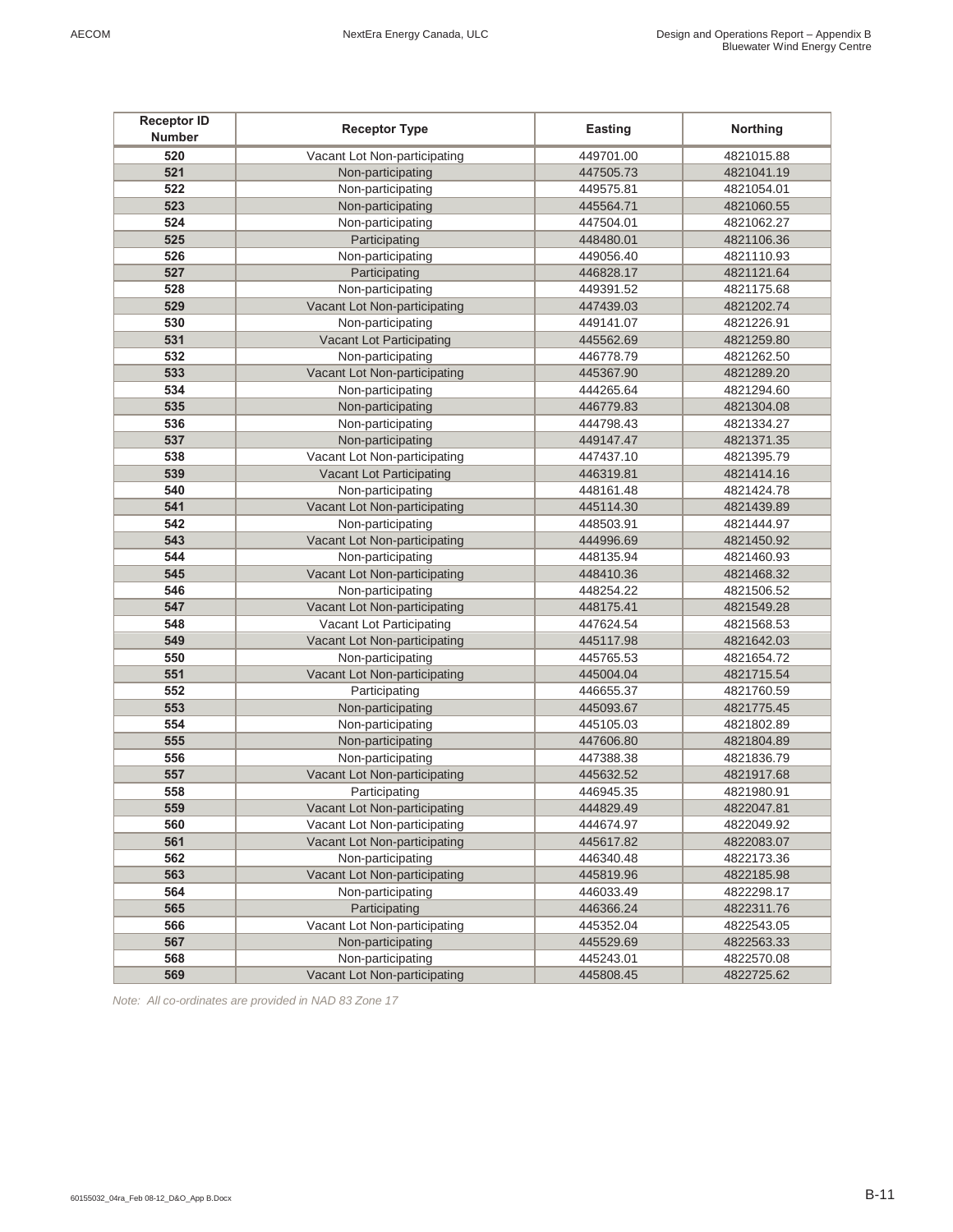

# **Appendix**

Par el Bondar Set a **Red** tion Anal sis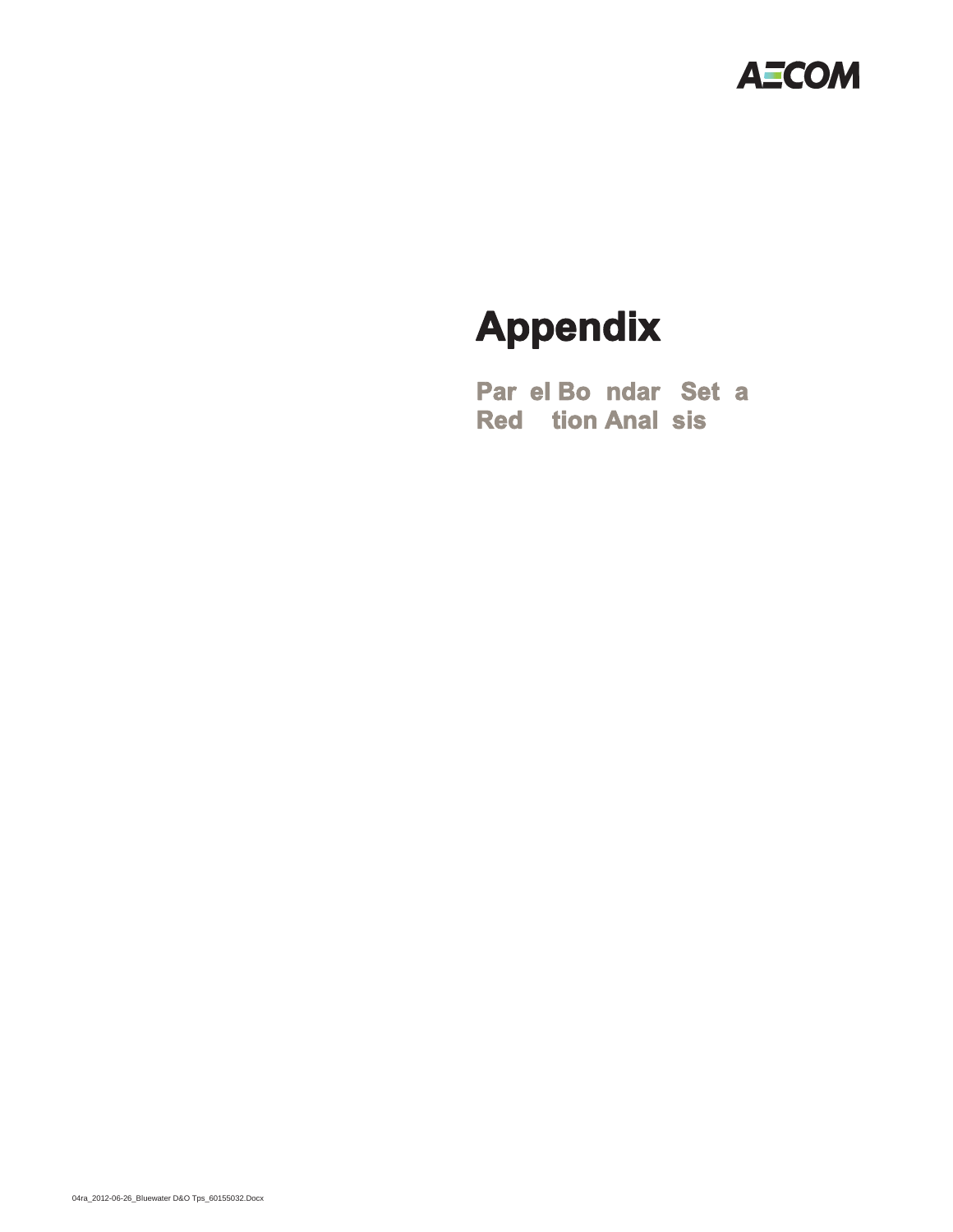

**NextEra Energy Canada, ULC** 

## **BLUEWATER WIND ENERGY CENTRE PARCEL BOUNDARY SETBACK REDUCTION ANALYSIS**

**JUSTIFICATION REPORT** 

**JUNE 2012**

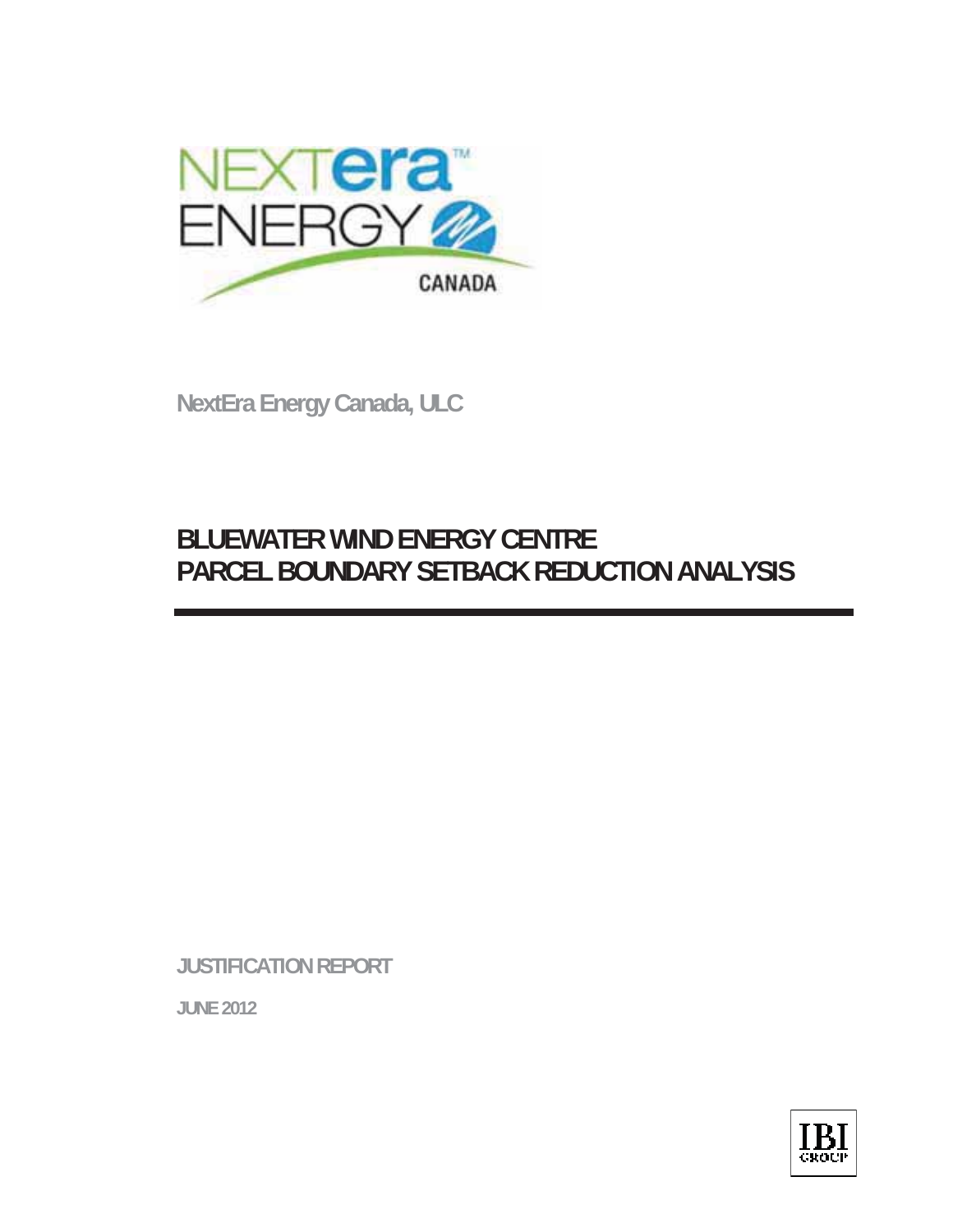## **TABLE OF CONTENTS**

| 1.  |  |
|-----|--|
| 1.1 |  |
| 1.2 |  |
| 1.3 |  |
| 2.  |  |
| 2.1 |  |
| 2.2 |  |
| 2.3 |  |
| 2.4 |  |
| 2.5 |  |
| 2.6 |  |
| 2.7 |  |
| 2.8 |  |
| 2.9 |  |
| 3.  |  |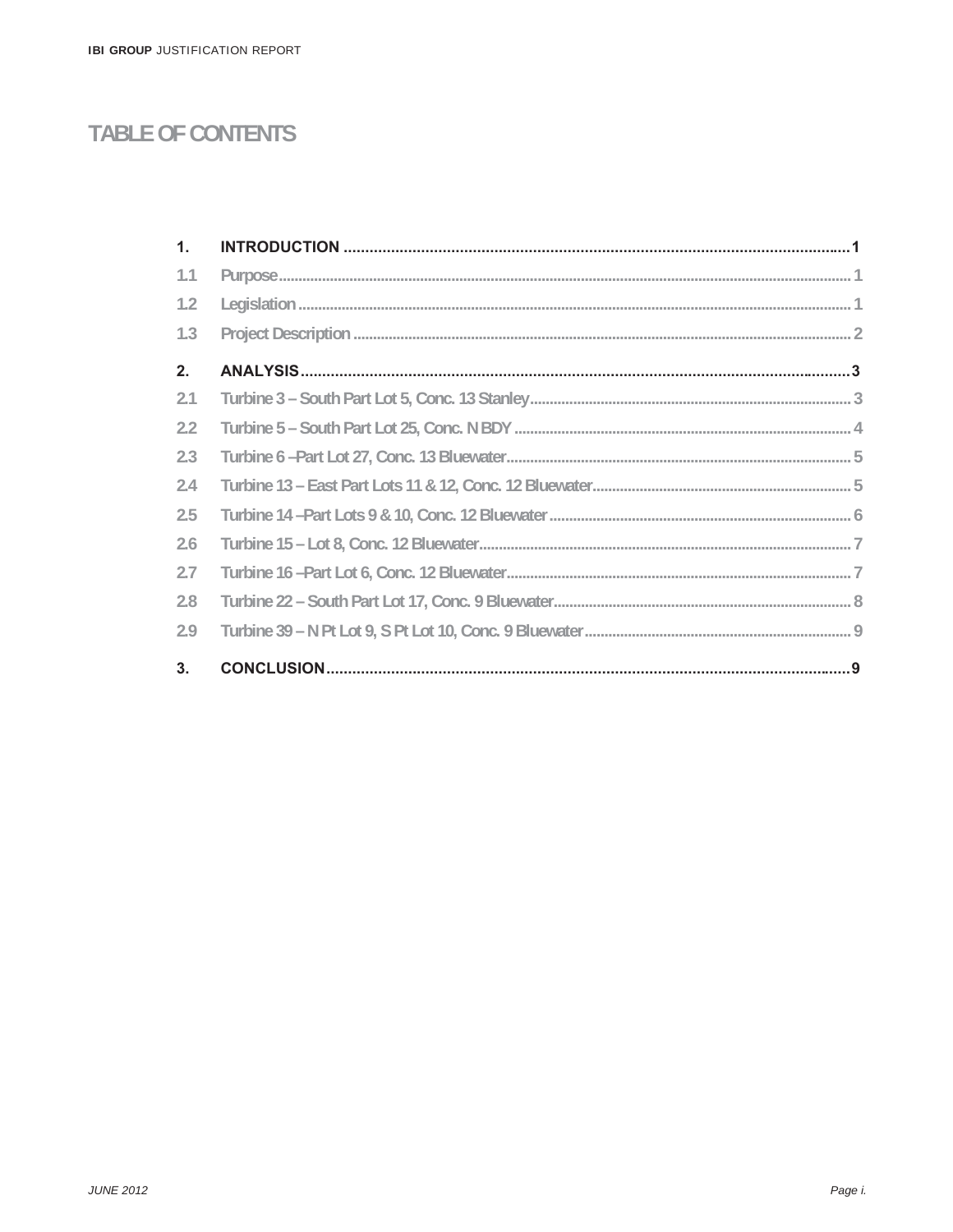### **1. INTRODUCTION**

### **1.1 Purpose**

The purpose of this report is to provide an assessment of proposed wind turbine locations within the Bluewater Wind Energy Centre that do not meet the required setback of "turbine height minus blades" from the base of the wind turbine to the boundary of parcels of land on which the turbine is located.

IBI Group was retained by NextEra Energy Canada, ULC to undertake an analysis of nine (9) turbines within the Bluewater Wind Energy Centre. The analysis will look at what impacts the reduced setback may have on nearby business, infrastructure, properties or land use activities, and will describe any required preventative measures to be used to address any adverse impacts.

From an agricultural planning perspective, it is generally considered advantageous to farmers to have turbines located as close as possible to lot lines (or fence lines located between fields), in order to cause the least amount of disruption to farming practices, in particular field crop planting and harvesting. This coincides with traditional locations for farm access roads along fence lines, which in turn are preferred locations for new or improved turbine access roads.

### **1.2 Legislation**

Ontario Regulation 359/09, as amended, outlines the regulations for the development and approval of renewable energy projects within the Province of Ontario. Section 53 of the regulation outlines setback requirements for Class 3, 4, and 5 wind facilities, with the Bluewater Wind Energy Centre being a Class 4 wind facility. It states in subsection 53 (1) (b) that no person shall erect a Class 4 wind facility unless:

*the distance between the base of the wind turbine and all boundaries of the parcel of land on which the wind turbine is constructed, installed or expanded is equivalent to, at a minimum, the height of the wind turbine, excluding the length of any blades.* 

Furthermore, subsection 53 (2) states the above described distance does not apply:

*in respect of a boundary of the parcel of land on which the wind turbine is constructed, installed or expanded if the abutting parcel of land on that boundary is,* 

 *(a) owned by the person who proposes to engage in the renewable energy project in respect of the wind turbine; or* 

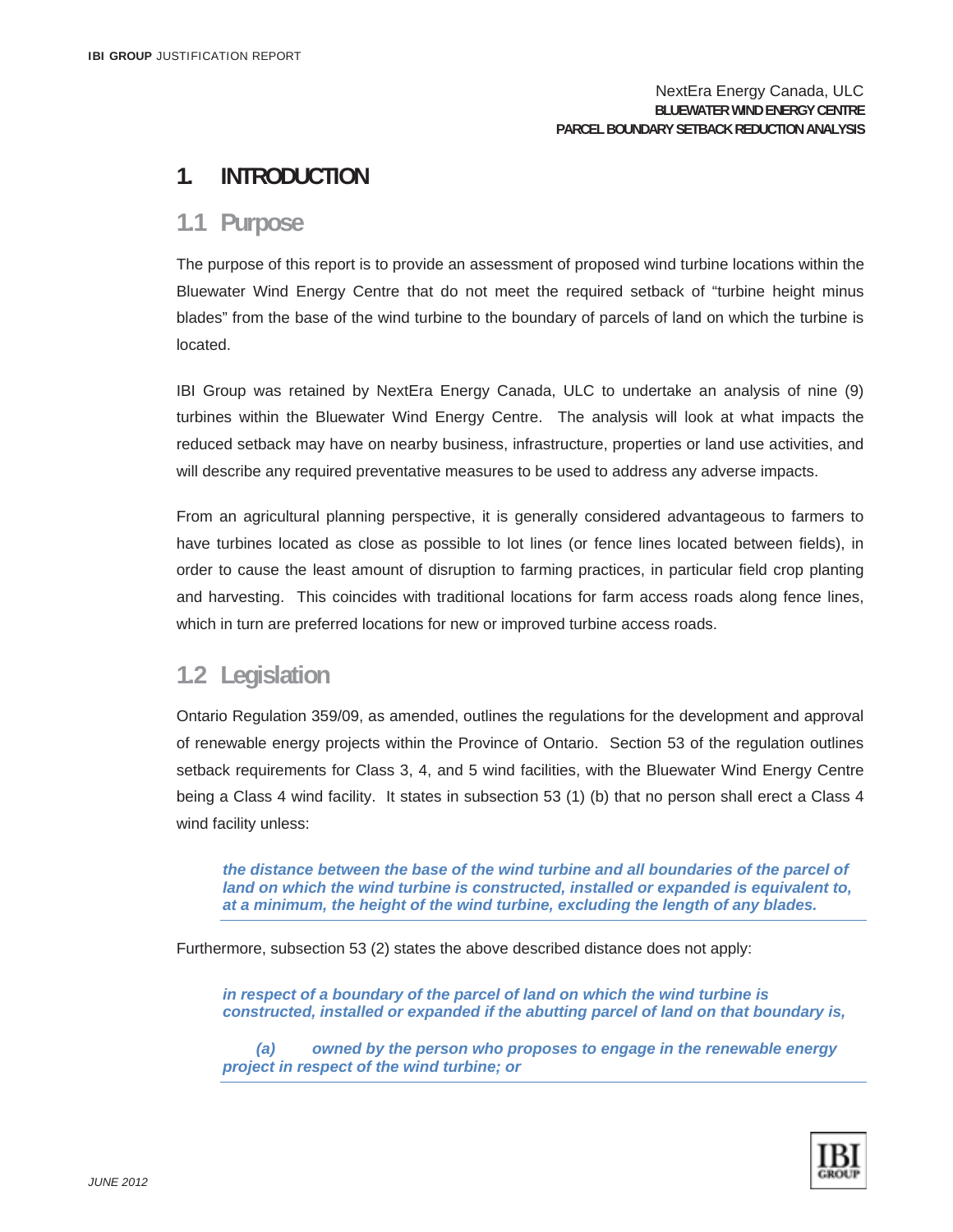*(b) owned by a person who has entered into an agreement with the person mentioned in clause (a) to permit the wind turbine to be located closer than the distance specified in clause (1) (b).* 

And furthermore under subsection 53 (3), states that clause 53 (1) (b) does not apply if the distance from the base of the turbine to the property boundary is at least blade length plus 10 metres and:

*as part of an application for the issue of a renewable energy approval or a certificate of approval in respect of the construction, installation or expansion of the wind turbine, the person who is constructing, installing or expanding the wind turbine submits a written assessment,* 

*(i) demonstrating that the proposed location of the wind turbine will not result in adverse impacts on nearby business, infrastructure, properties or land use activities, and* 

*(ii) describing any preventative measures that are required to be implemented to address the possibility of any adverse impacts mentioned in subclause (i).* 

This report is intended to fulfill the above requirements of subsection 53 (2) and (3) of Ontario Regulation 359/09 as amended.

### **1.3 Project Description**

The proposed Project is located in Huron County, within the Municipalities of Bluewater and Huron East. The Project Study Area consists of the areas being studied for the wind farm components (Wind Energy Centre Study Area), as well as for the interconnection route (i.e., the area being studied for transmission lines to connect the Project to the electrical grid) (Transmission Line Study Area). The Wind Energy Centre Study Area is generally bounded by Blackbush/Bronson Line to the west, Mill Road to the north, Concession 5 Road to the east, and Danceland Road/Staffa Road to the south, in the Municipality of Bluewater, while the Transmission Line Study Area is located to the east of the Wind Energy Centre Study Area, and is generally bounded by Concession 5 Road to the west, Mill Road to the north, Huron Road and Perth 183 Road to the east, and Staffa Road to the south, extending into the Municipality of Huron East.

The location of the Project Study Area was defined early in the planning process for the proposed wind energy facility, based on the availability of wind resources, approximate area required for the proposed project, and availability of existing infrastructure for connection to the electrical grid. The Project Study Area was used to facilitate information collection.

The Bluewater Wind Energy Centre is a 59.9 MW wind energy project proposing the use of thirtyseven GE xle 1.6 MW wind turbines. The proposed GE xle turbines have a hub height of 80 metres and a blade length of 50 metres. Given the hub height of the turbine, the minimum setback from a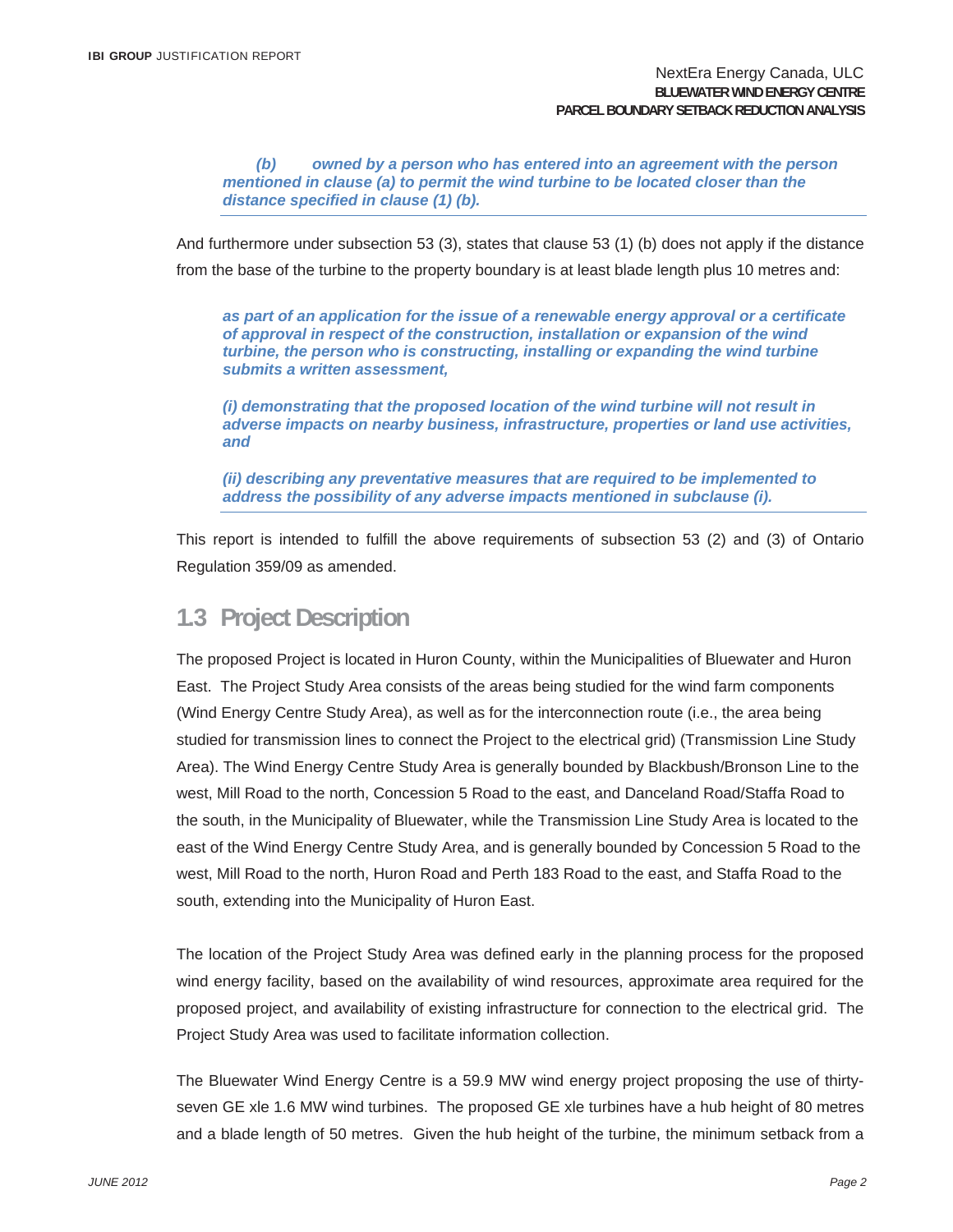property boundary is 80 metres. Based on this turbine model the absolute minimum setback from a property boundary would be 60 metres (blade length + 10 metres) if an assessment is undertaken which demonstrates that no adverse impacts will be caused to adjacent lands.

For this project there are nine (9) turbines which have lot line setbacks of less than 80 metres and therefore require an explanation and/or justification for the reduced property boundary setback.

|                       | <b>Host Land Parcel</b> |            | <b>Turbine</b>                                         | <b>Direction of</b>                                              | <b>Neighbouring Land Parcel</b> |            |                             |
|-----------------------|-------------------------|------------|--------------------------------------------------------|------------------------------------------------------------------|---------------------------------|------------|-----------------------------|
| <b>TURBINE</b><br>NO. | Lot                     | Concession | <b>Distance</b><br>from Lot<br><b>Line</b><br>(metres) | <b>Turbine from</b><br><b>Neighbouring</b><br><b>Land Parcel</b> | Lot                             | Concession | <b>Notes</b>                |
| 3                     | SPt <sub>5</sub>        | 13 Stanley | 62.1                                                   | north                                                            | N Pt 5                          | 13 Stanley | Assessment Conducted        |
| 5                     | Pt 25                   | N BNDY S   | 70.0                                                   | west                                                             | 26                              | N BNDY     | <b>Assessment Conducted</b> |
| 6                     | Pt 27                   | 13         | 62.1                                                   | south                                                            | 26                              | 13         | <b>Assessment Conducted</b> |
| 13                    | Pt 11 &<br>12           | 12E        | 70.71                                                  | east                                                             | Pt Lot 12                       | 11         | Assessment Conducted        |
| 14                    | Pt 9 &<br>10            | 12         | 66.1                                                   | east                                                             | Pt 10                           | 11         | Assessment Conducted        |
| 15                    | 8                       | 12         | 65.8                                                   | south                                                            | 8                               | 12         | <b>Assessment Conducted</b> |
| 16                    | Pt 6                    | 11         | 72.0                                                   | west                                                             | 6                               | 12         | Assessment Conducted        |
| 22                    | Pt 17                   | 9 S        | 63.9                                                   | south                                                            | Pt 16                           | <b>9N</b>  | Assessment Conducted        |
| 39                    | Pt 10 &<br>9            | 9          | 75.2                                                   | south                                                            | Pt 8S & 9                       | 9          | Assessment Conducted        |

### **2. ANALYSIS**

The methodology for this report was to identify turbines that were less than 80 metres from a lot line; undertake an analysis of the local surrounding land use characteristics; determine the potential impacts of the wind turbine on the surrounding land uses; and discuss what if any preventative measures should be employed to mitigate such impacts. Note that the attached map schedules include the distance used in this analysis as the central node of the proposed turbine base as per the regulation.

### **2.1 Turbine 3 – South Part Lot 5, Conc. 13 Stanley**

#### **2.1.1 DESCRIPTION**

Turbine 3 is located 62.1 metres from the closest lot line (northerly side lot line) which is 17.9 metres less than required as the standard setback without undertaking any further analysis. The adjacent property to the north is owned by the same landowner. As a participating landowner, a reduced setback is permitted by regulation. These adjacent lands are used for field crop purposes. The closest buildings are approximately 600 metres east of the proposed turbine. Land use within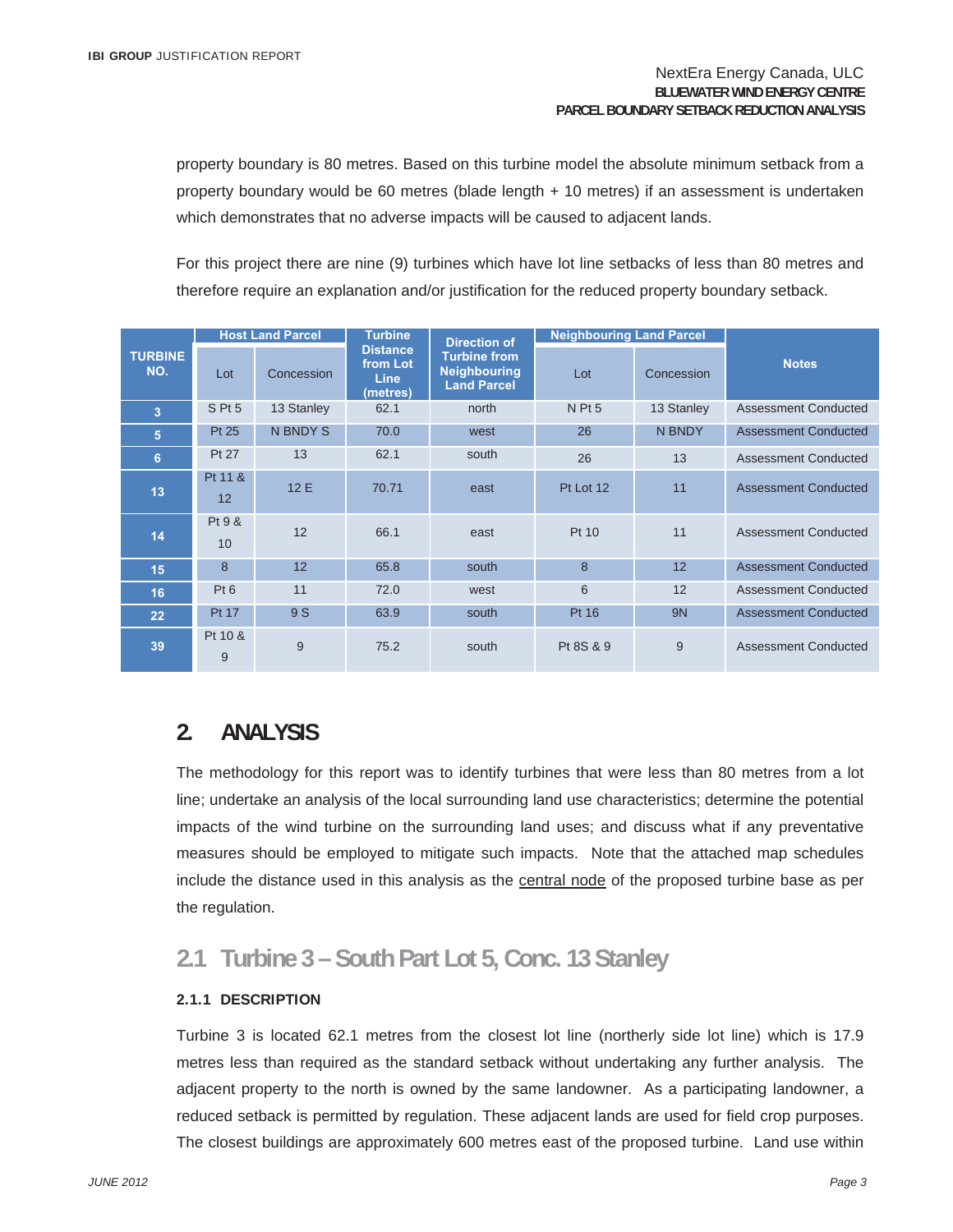the vicinity of the proposed turbine would be restricted to seasonal farming activities (See Turbine 3 Map in Appendix 1). Despite having the same ownership, the lands to the north require assessment.

#### **2.1.2 POTENTIAL IMPACTS**

Adverse impacts to the neighbouring parcel from the reduced setback may include damage to crops as a result of turbine failure. However, this impact is already present at an 80 metre setback and is not enhanced significantly by requesting a reduction of 17.9 metres. There are no other adverse impacts to adjacent properties or land use activities.

#### **2.1.3 PREVENTATIVE MEASURES**

Preventative measures to address potential damage to neighbouring crops include certification of the wind turbine by professional engineers; ongoing regular maintenance and monitoring of the wind turbine by operations staff; and shutdown mechanisms and protocols in extreme weather instances to prevent damage to wind turbines. All of these measures are standard best practices and no additional preventative measures are required for the change in setback.

### **2.2 Turbine 5 – South Part Lot 25, Conc. N BDY**

#### **2.2.1 DESCRIPTION**

This turbine is located 70 metres from the closest lot line (westerly side lot line) which is 10 metres less than required as the standard setback without undertaking any further analysis. The adjacent lands are cash crop agricultural fields, bisected by an overland drain approximately 150 metres southwest of the proposed turbine. The closest building is approximately 600 metres northwest of the turbine. Land use within the vicinity of the proposed turbine would be restricted to seasonal farming activities (See Turbine 5 Map in Appendix 1).

#### **2.2.2 POTENTIAL IMPACTS**

Adverse impacts to the neighbouring parcel to the west from the reduced setback may include damage to crops as a result of turbine failure. However, this impact is already present at an 80 metre setback and is not enhanced significantly by requesting a reduction of 10 metres. There are no other adverse impacts on nearby properties or land use activities as all lands are used for crop production.

#### **2.2.3 PREVENTATIVE MEASURES**

Preventative measures to address potential damage to neighbouring crops, and reduce risk to human safety include certification of the wind turbine by professional engineers; ongoing regular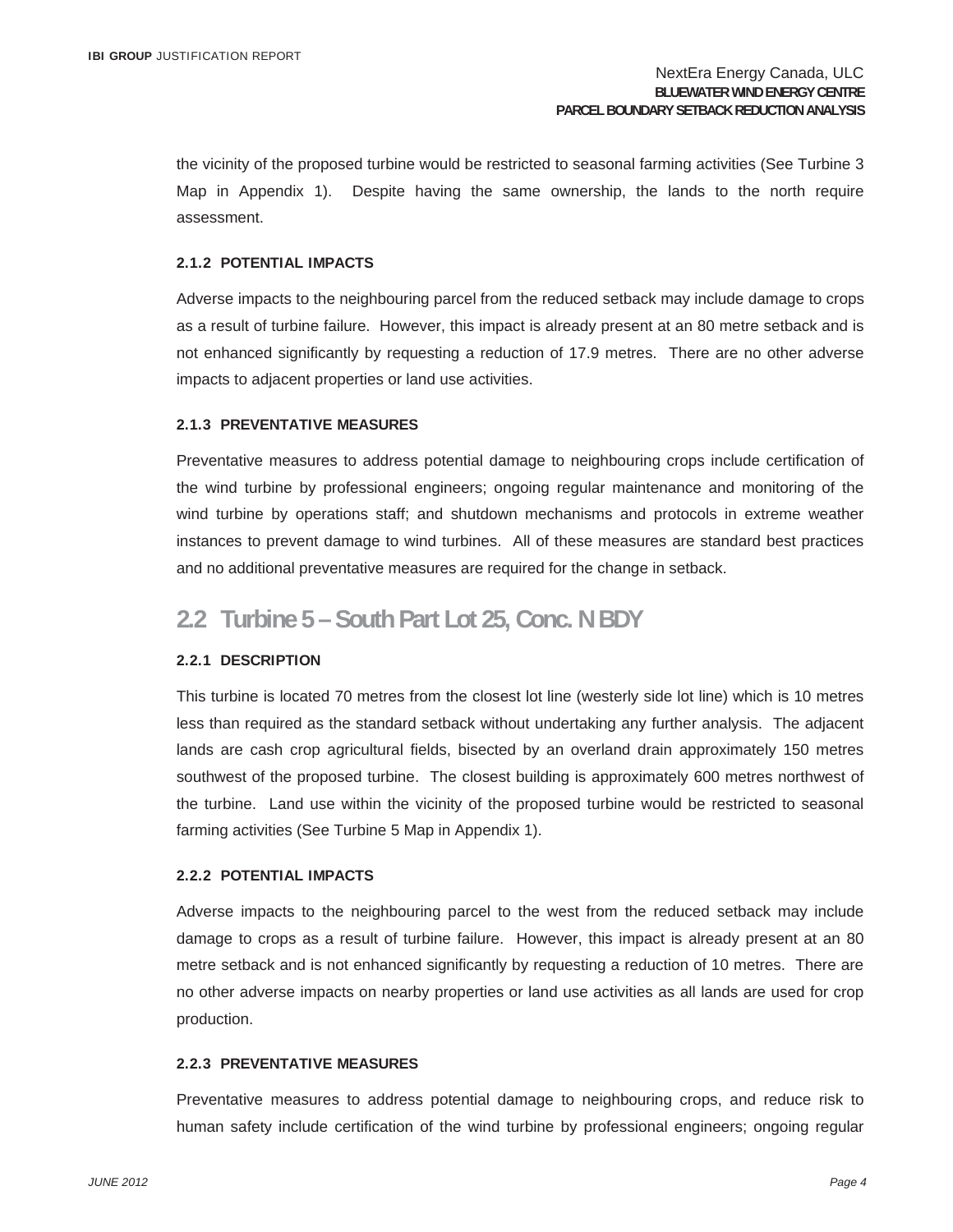maintenance and monitoring of the wind turbine by operations staff; and shutdown mechanisms and protocols in extreme weather instances to prevent damage to wind turbines. All of these measures are standard best practices and no additional preventative measures are required for the change in setback.

### **2.3 Turbine 6 –Part Lot 27, Conc. 13 Bluewater**

#### **2.3.1 DESCRIPTION**

This turbine is located 62.1 metres from the closest lot line (southerly side lot line) which is 17.9 metres less than required as the standard setback without undertaking any further analysis. The adjacent lands are characterized as cropped agricultural fields in their entirety. There are no buildings, structures, or infrastructure located on the adjacent lands. The nearest building is approximately 700 metres distant to the east of the proposed turbine. Land use within the vicinity of the proposed turbine would be restricted to seasonal farming activities (See Turbine 6 Map in Appendix 1).

#### **2.3.2 POTENTIAL IMPACTS**

Adverse impacts to the neighbouring parcel from the reduced setback may include damage to crops as a result of turbine failure. However, this impact is already present at an 80 metre setback and is not enhanced significantly by requesting a reduction of 17.9 metres. There are no other adverse impacts on nearby properties or land use activities.

#### **2.3.3 PREVENTATIVE MEASURES**

Preventative measures to address potential damage to neighbouring crops include certification of the wind turbine by professional engineers; ongoing regular maintenance and monitoring of the wind turbine by operations staff; and shutdown mechanisms and protocols in extreme weather instances to prevent damage to wind turbines. All of these measures are standard best practices and no additional preventative measures are required for the change in setback.

### **2.4 Turbine 13 – East Part Lots 11 & 12, Conc. 12 Bluewater**

#### **2.4.1 DESCRIPTION**

This turbine is located 70.7 metres from the closest lot line (easterly rear lot line), which is 9.3 metres less than required as the standard setback without undertaking any further analysis. The adjacent lands to the east are owned by a person(s) who has entered into an agreement to permit the reduced setback. All lands are used entirely for field crop purposes with buildings situated to the east on the abutting property at a distance of over 900 metres. Land use within the vicinity of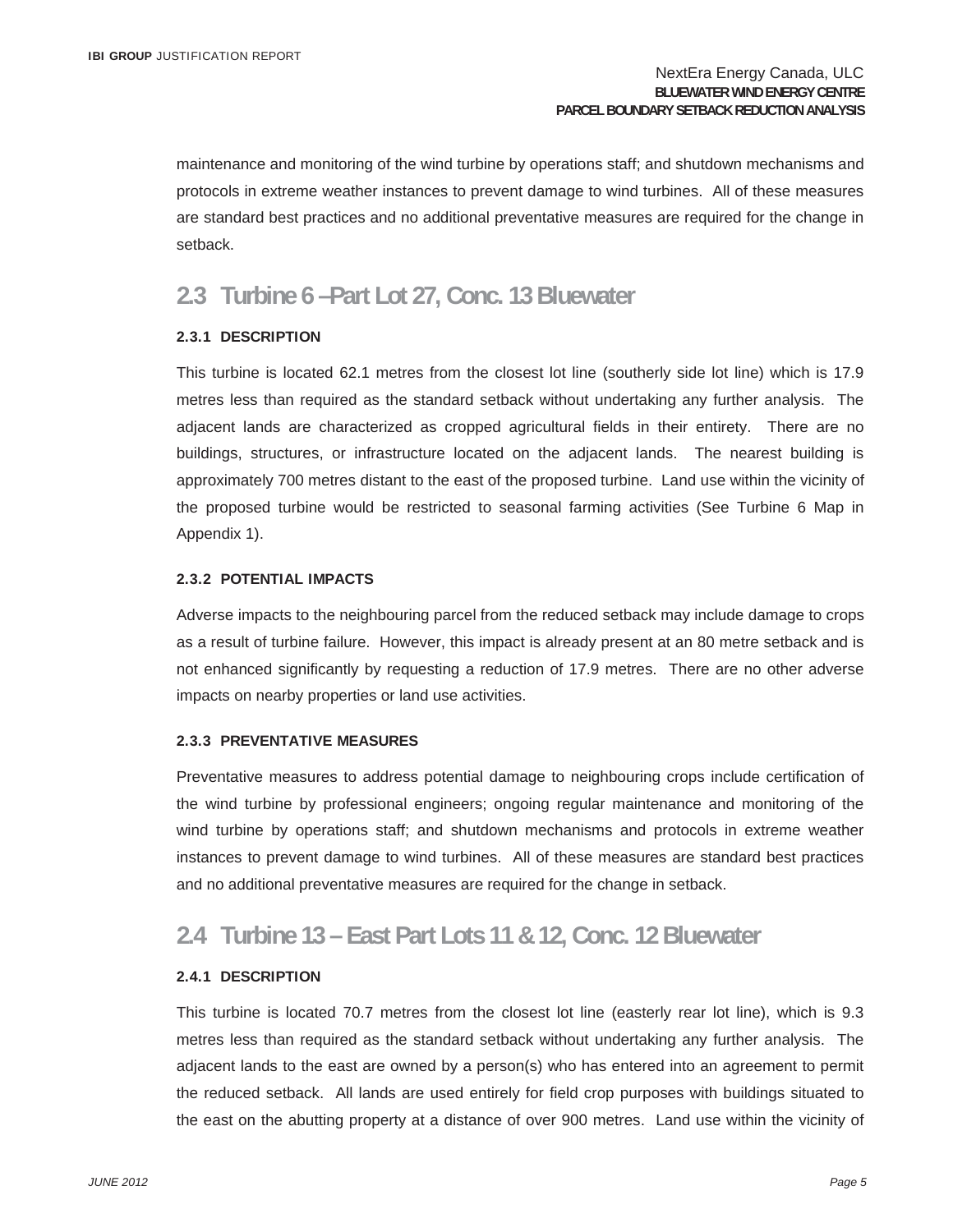the proposed turbine would be restricted to seasonal farming activities (See Turbine 13 Map in Appendix 1). Despite the lands to east having an agreement in place, an assessment is required.

#### **2.4.2 POTENTIAL IMPACTS**

Adverse impacts to the neighbouring parcels from the reduced setback may include damage to crops as a result of turbine failure. However, this impact is already present at an 80 metre setback and is not enhanced significantly by requesting reductions of 9.3 metres. There are no other adverse impacts to adjacent properties or land use activities.

#### **2.4.3 PREVENTATIVE MEASURES**

Preventative measures to address potential damage to neighbouring crops include certification of the wind turbine by professional engineers; ongoing regular maintenance and monitoring of the wind turbine by operations staff; and shutdown mechanisms and protocols in extreme weather instances to prevent damage to wind turbines. All of these measures are standard best practices and no additional preventative measures are required for the change in setback.

### **2.5 Turbine 14 –Part Lots 9 & 10, Conc. 12 Bluewater**

#### **2.5.1 DESCRIPTION**

This turbine is located 66.1 metres from the closest lot line (easterly rear lot line) which is 13.9 metres less than required as the standard setback without undertaking any further analysis. The land is used entirely for field crop purposes, and no buildings, structures, or infrastructure are located within 700 metres of the proposed turbine. Land use within the vicinity of the proposed turbine would be restricted to seasonal farming activities with otherwise minimal human activities (See Turbine 14 Map in Appendix 1).

#### **2.5.2 POTENTIAL IMPACTS**

Adverse impacts to the neighbouring parcels from the reduced setback may include damage to crops as a result of turbine failure. However, this impact is already present at an 80 metre setback and is not enhanced significantly by requesting a reduction of 13.9 metres. There are no other adverse impacts to adjacent properties or land use activities.

#### **2.5.3 PREVENTATIVE MEASURES**

Preventative measures to address potential damage to neighbouring crops include certification of the wind turbine by professional engineers; ongoing regular maintenance and monitoring of the wind turbine by operations staff; and shutdown mechanisms and protocols in extreme weather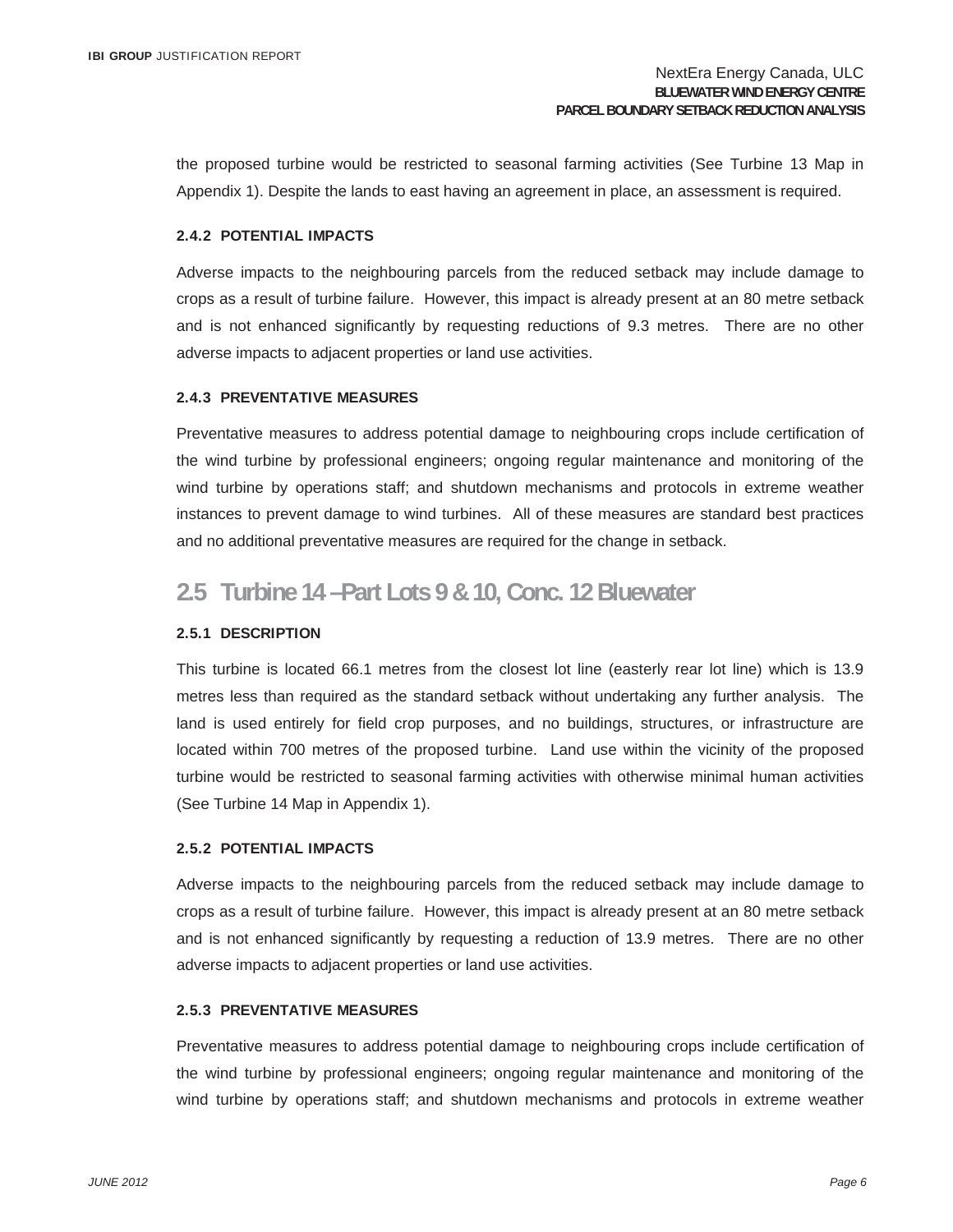instances to prevent damage to wind turbines. All of these measures are standard best practices and no additional preventative measures are required for the change in setback.

### **2.6 Turbine 15 – Lot 8, Conc. 12 Bluewater**

#### **2.6.1 DESCRIPTION**

This turbine is located 65.8 metres from the closest lot line (southerly side lot line) which is 14.2 metres less than required as the standard setback without undertaking any further analysis. The adjacent lands are characterized as mostly cash crop fields, with a small woodlot approximately 150 metres east of the proposed turbine. The nearest farm buildings on the adjacent lands are located approximately 800 metres from the proposed turbine location. Land use within the vicinity of the proposed turbine would be restricted to seasonal farming activities (See Turbine 15 Map in Appendix 1).

#### **2.6.2 POTENTIAL IMPACTS**

Adverse impacts to the neighbouring parcel from the reduced setback may include damage to crops as a result of turbine failure. However, this impact is already present at an 80 metre setback and is not enhanced significantly by requesting a reduction of 14.2 metres. There are no other adverse impacts to adjacent properties or land use activities.

#### **2.6.3 PREVENTATIVE MEASURES**

Preventative measures to address potential damage to neighbouring crops include certification of the wind turbine by professional engineers; ongoing regular maintenance and monitoring of the wind turbine by operations staff; and shutdown mechanisms and protocols in extreme weather instances to prevent damage to wind turbines. All of these measures are standard best practices and no additional preventative measures are required for the change in setback.

### **2.7 Turbine 16 –Part Lot 6, Conc. 12 Bluewater**

#### **2.7.1 DESCRIPTION**

This turbine is located 72 metres from the closest lot line (westerly rear lot line) which is only 8 metres less than required as the standard setback without undertaking any further analysis. The adjacent lands are mostly used for field crop purposes with the nearest building to the west being over 800 metres distant from the turbine. There is a portion of a woodlot on the subject property in the northwest corner that extends onto the adjacent parcel and is over 125 metres distant of the proposed turbine. Land use within the vicinity of the proposed turbine would be restricted to seasonal farming activities with otherwise minimal human activities (See Turbine 16 Map in Appendix 1).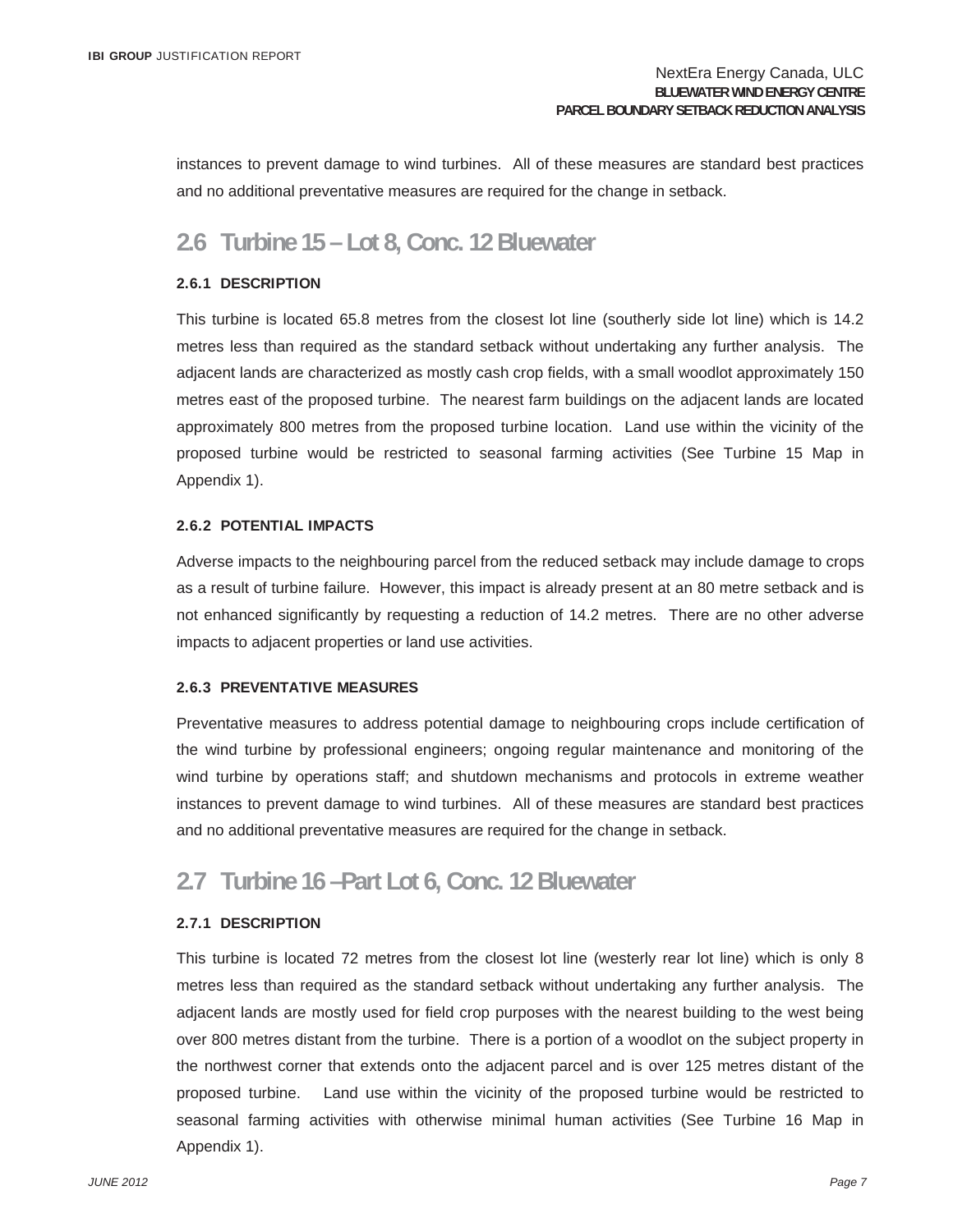#### **2.7.2 POTENTIAL IMPACTS**

Adverse impacts to the neighbouring parcel from the reduced setback may include damage to crops as a result of turbine failure. However, this impact is already present at an 80 metre setback and is not enhanced significantly by requesting a reduction of 8 metres. There are no other adverse impacts on nearby properties or land use activities.

#### **2.7.3 PREVENTATIVE MEASURES**

Preventative measures to address potential damage to neighbouring crops include certification of the wind turbine by professional engineers; ongoing regular maintenance and monitoring of the wind turbine by operations staff; and shutdown mechanisms and protocols in extreme weather instances to prevent damage to wind turbines. All of these measures are standard best practices and no additional preventative measures are required for the change in setback.

### **2.8 Turbine 22 – South Part Lot 17, Conc. 9 Bluewater**

#### **2.8.1 DESCRIPTION**

This turbine is located 63.9 metres from the closest lot line (southerly side lot line) which is 16.1 metres less than required as the standard setback without undertaking any further analysis. The adjacent lands are used for field crop purposes with no buildings, structures, or infrastructure located on-site. Land use within the vicinity of the proposed turbine would be restricted to seasonal farming activities with otherwise minimal human activities (See Turbine 22 Map in Appendix 1).

#### **2.8.2 POTENTIAL IMPACTS**

Adverse impacts to the neighbouring parcel from the reduced setback may include damage to crops as a result of turbine failure. However, this impact is already present at an 80 metre setback and is not enhanced significantly by requesting a reduction of 16.1 metres. There are no other adverse impacts on nearby properties or land use activities.

#### **2.8.3 PREVENTATIVE MEASURES**

Preventative measures to address potential damage to neighbouring trees include certification of the wind turbine by professional engineers; ongoing regular maintenance and monitoring of the wind turbine by operations staff; and shutdown mechanisms and protocols in extreme weather instances to prevent damage to wind turbines. All of these measures are standard best practices and no additional preventative measures are required for the change in setback.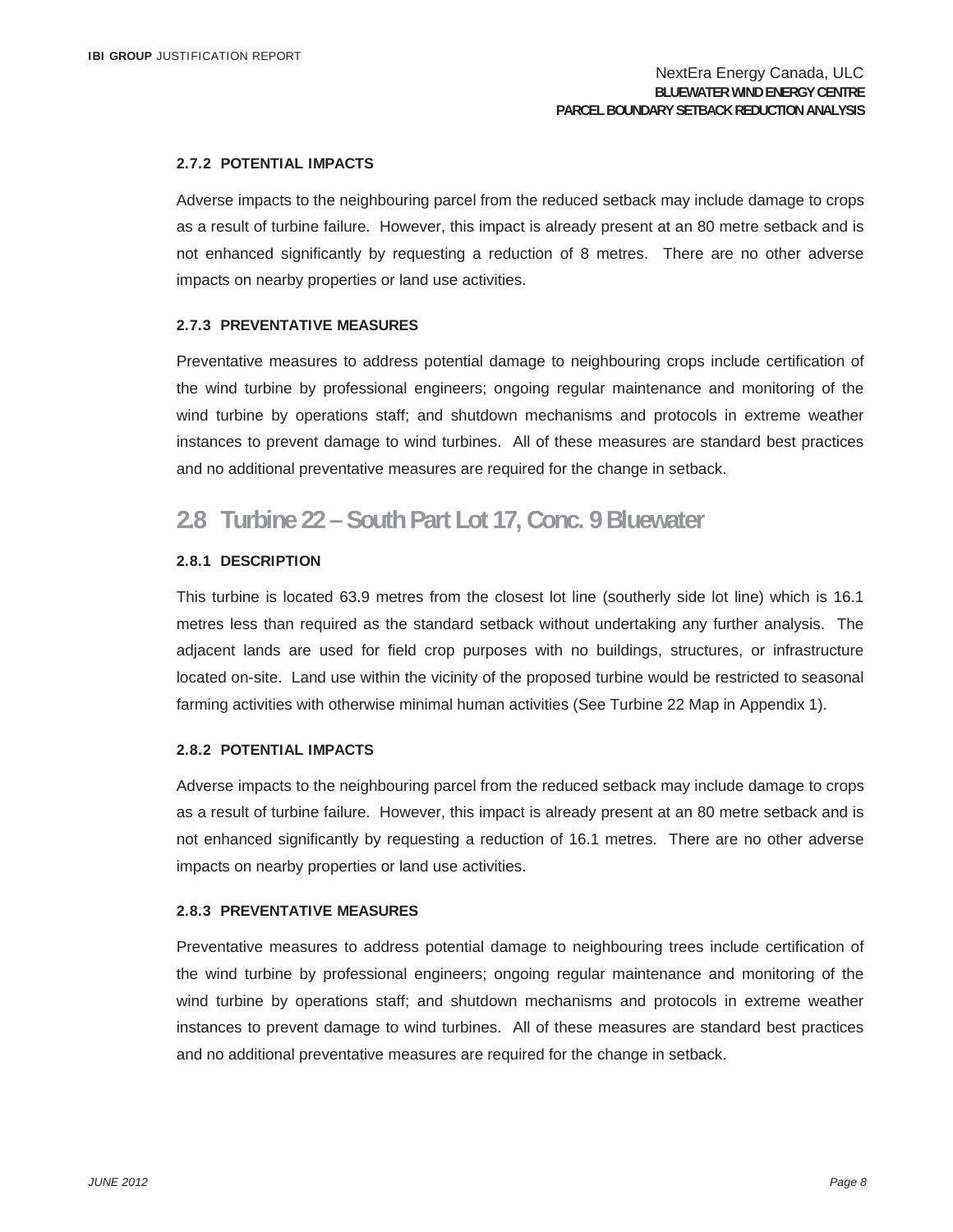### **2.9 Turbine 39 – N Pt Lot 9, S Pt Lot 10, Conc. 9 Bluewater**

#### **2.9.1 DESCRIPTION**

This turbine is located 75.2 metres from the closest lot line (southerly side lot line) which is only 4.8 metres less than required as the standard setback without undertaking any further analysis. The adjacent lands are used only for field crop purposes. Land use within the vicinity of the proposed turbine would be restricted to seasonal farming activities with otherwise minimal human activities (See Turbine 39 Map in Appendix 1).

#### **2.9.2 POTENTIAL IMPACTS**

Adverse impacts to the neighbouring parcel from the reduced setback may include damage to crops as a result of turbine failure. However, this impact is already present at an 80 metre setback and is not enhanced significantly by requesting a reduction of only 4.8 metres. There are no other adverse impacts on nearby properties or land use activities.

#### **2.9.3 PREVENTATIVE MEASURES**

Preventative measures to address potential damage to neighbouring crops include certification of the wind turbine by professional engineers; ongoing regular maintenance and monitoring of the wind turbine by operations staff; and shutdown mechanisms and protocols in extreme weather instances to prevent damage to wind turbines. All of these measures are standard best practices and no additional preventative measures are required for the change in setback.

### **3. CONCLUSION**

An assessment of potential effects and mitigation measures was undertaken for nine (9) turbines as per Section 53(3) of Ontario Regulation 359/09 as amended. It is our opinion that these turbines would create no adverse impacts as a result of the setback reductions, and that standard preventative measures implemented through best practices address any change in impacts that may be encountered.

J:\15633-Next-Era\5.0 Design\PTWboundary\_reduction-2012-06-28.docx\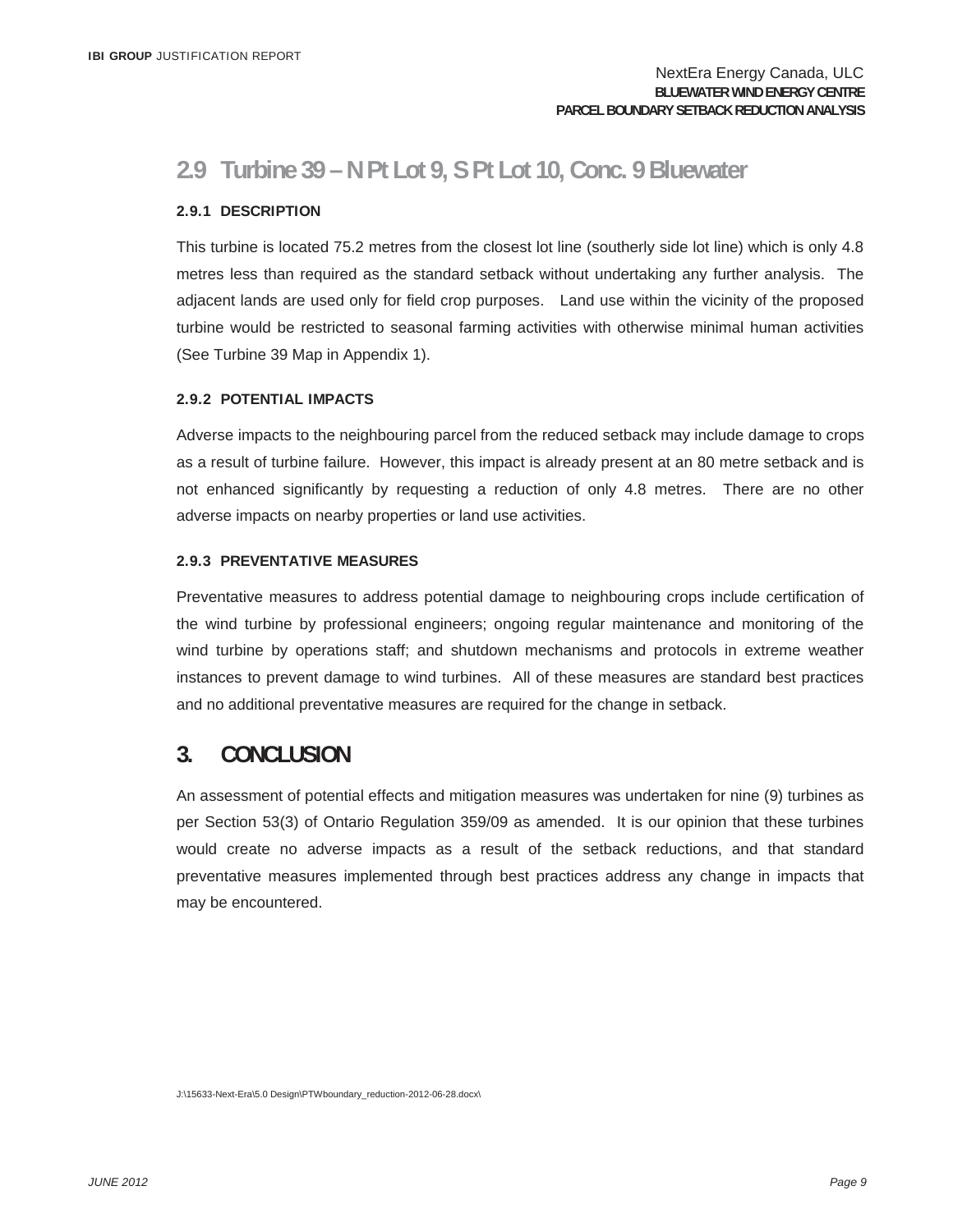NextEra Energy Canada, ULC **BLUEWATER WIND ENERGY CENTRE PARCEL BOUNDARY SETBACK REDUCTION ANALYSIS**

**Appendix 1 – Individual Map Schedules**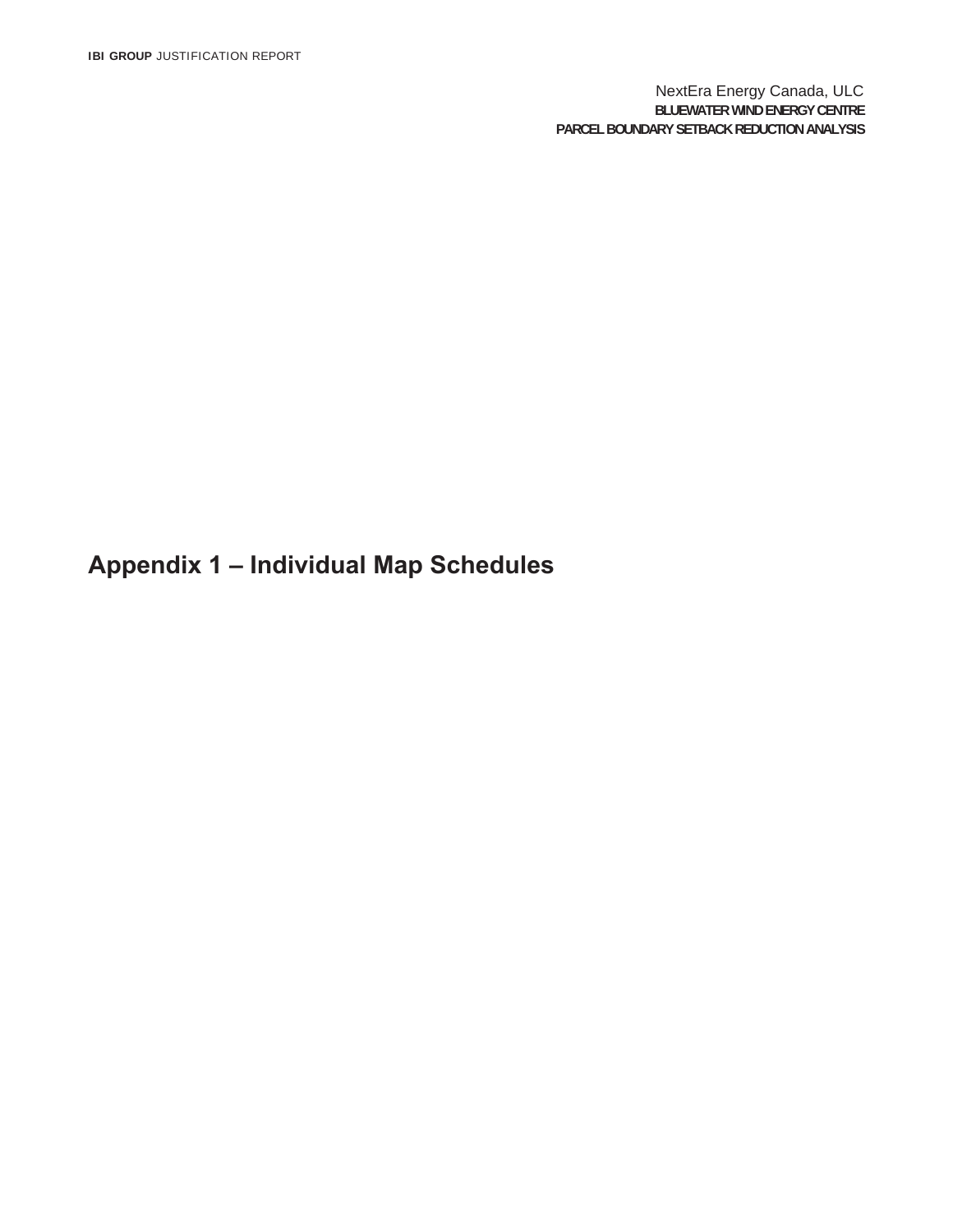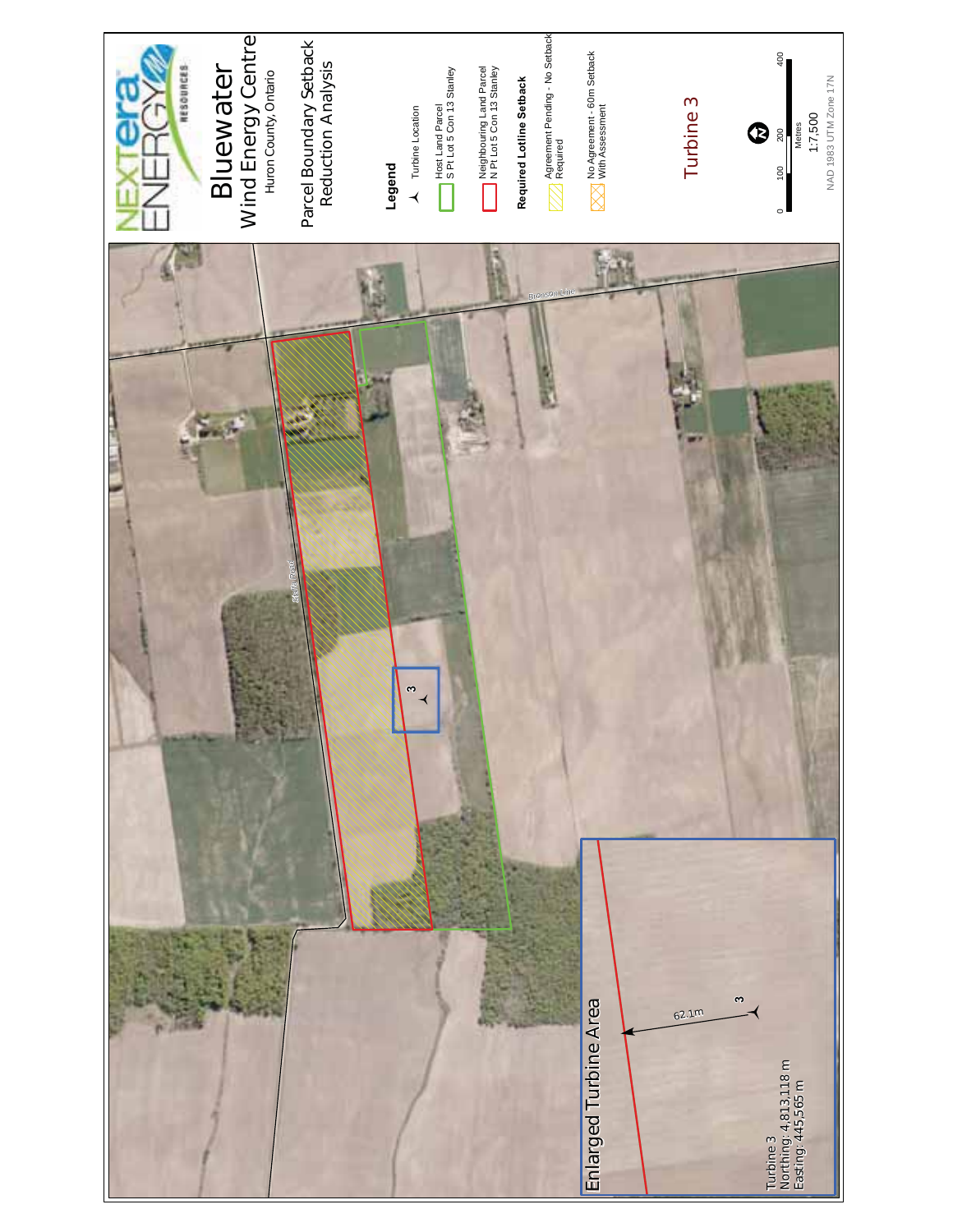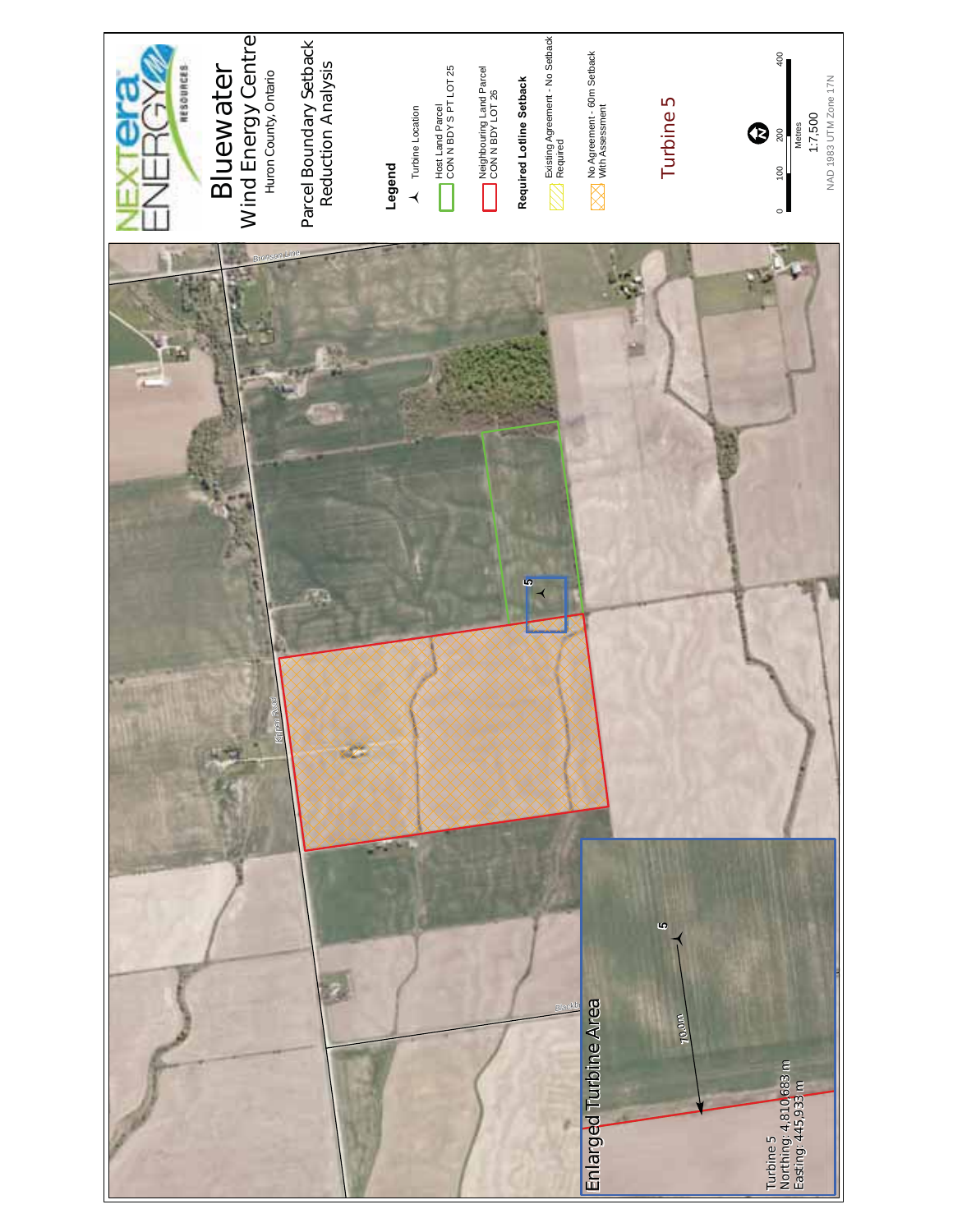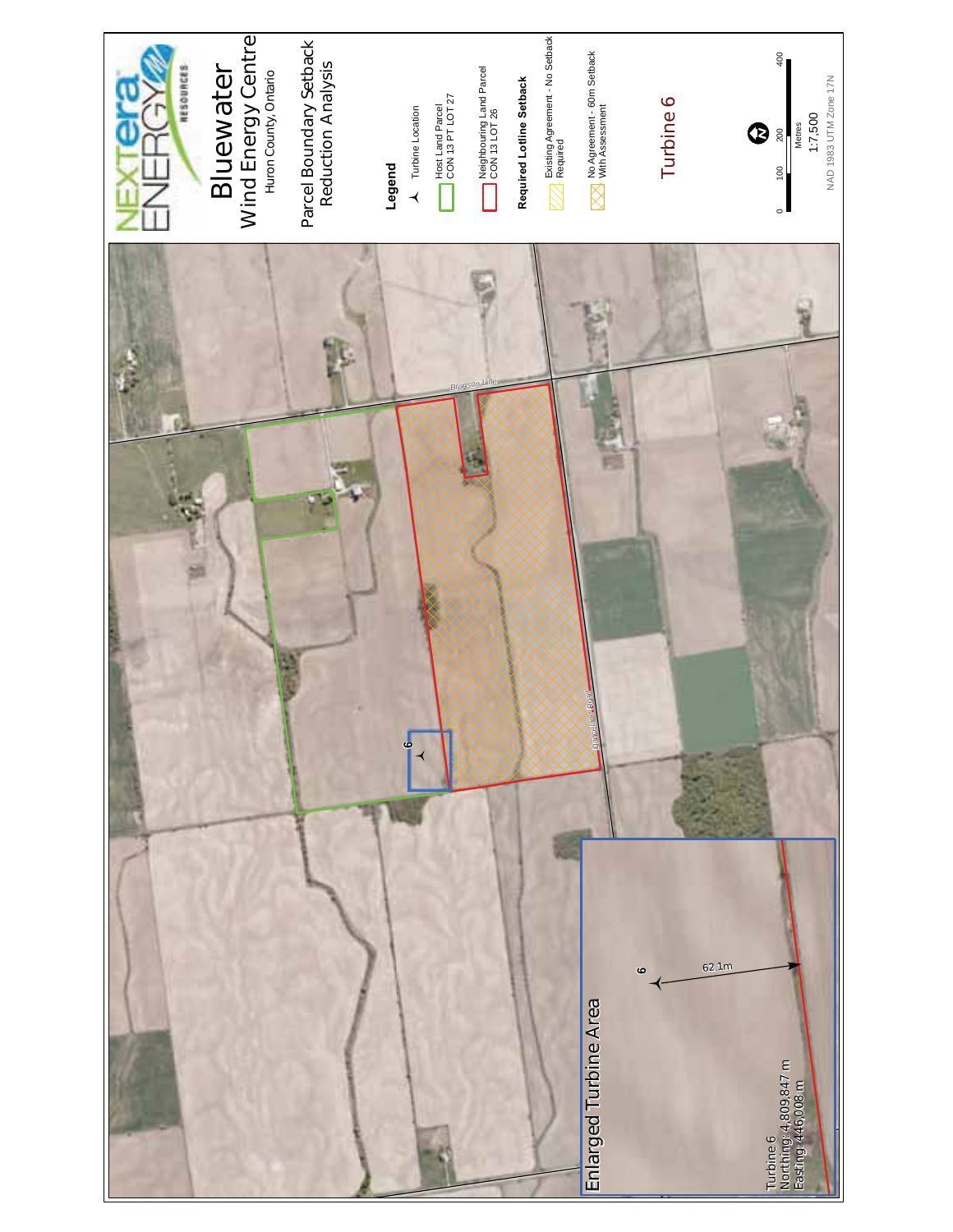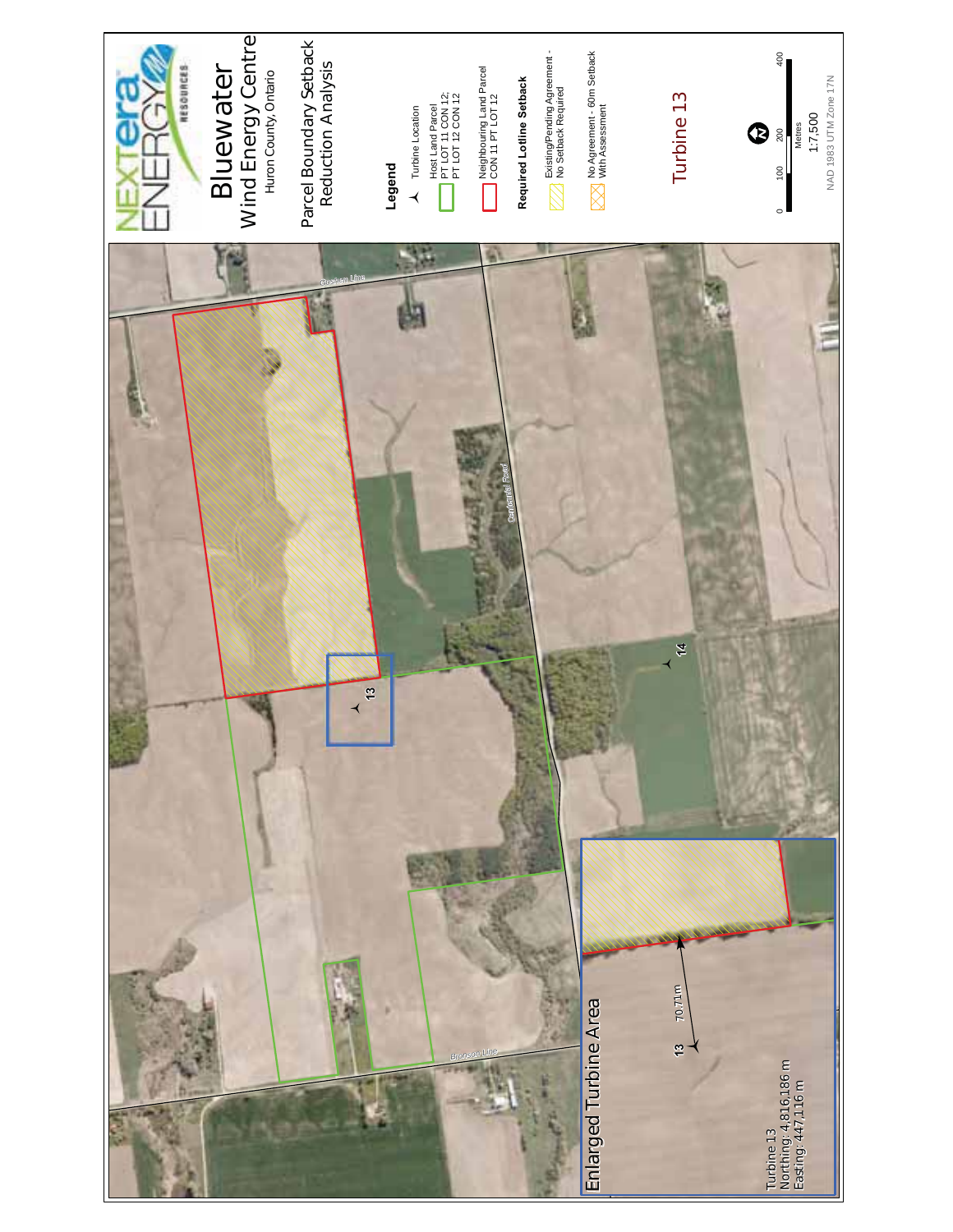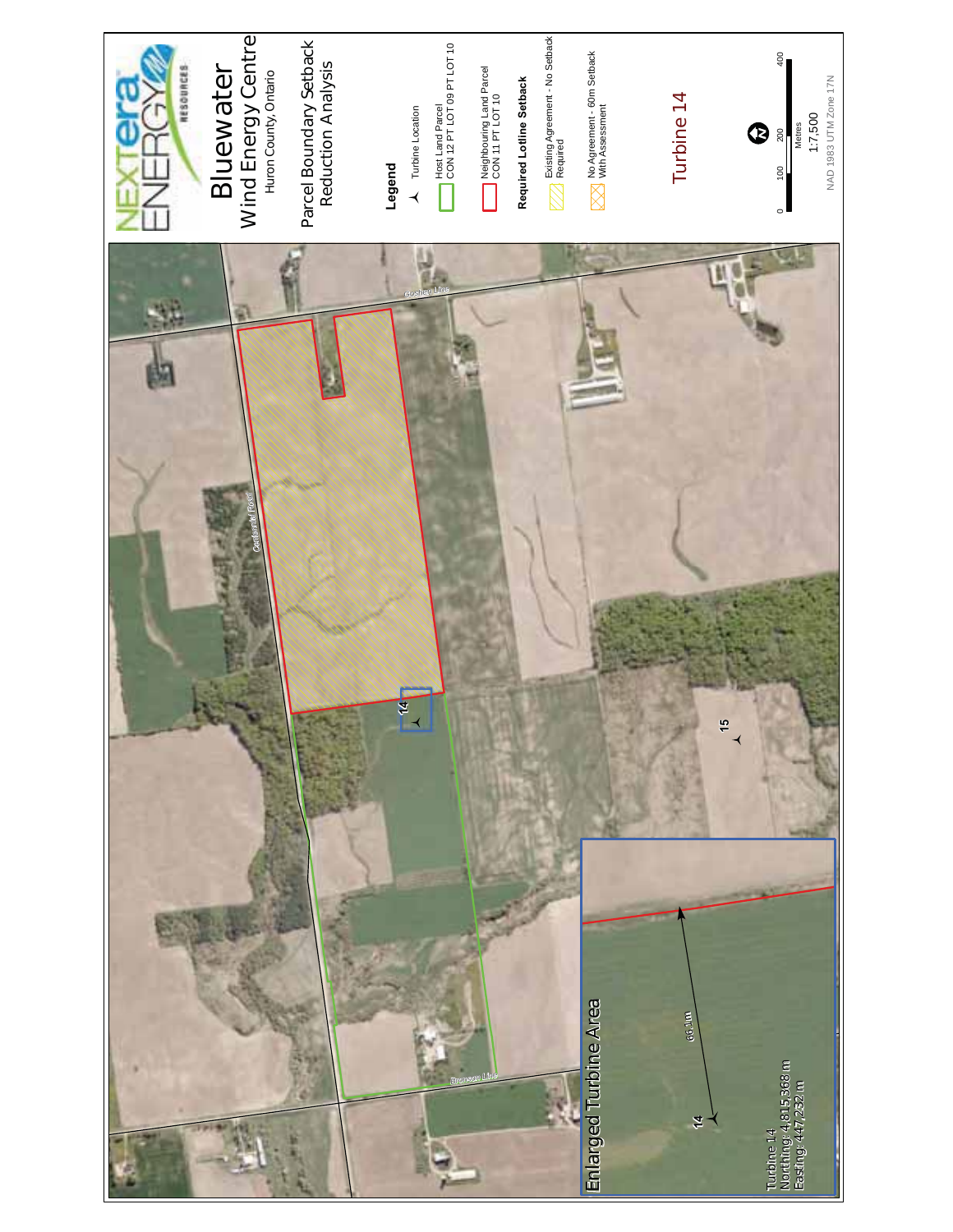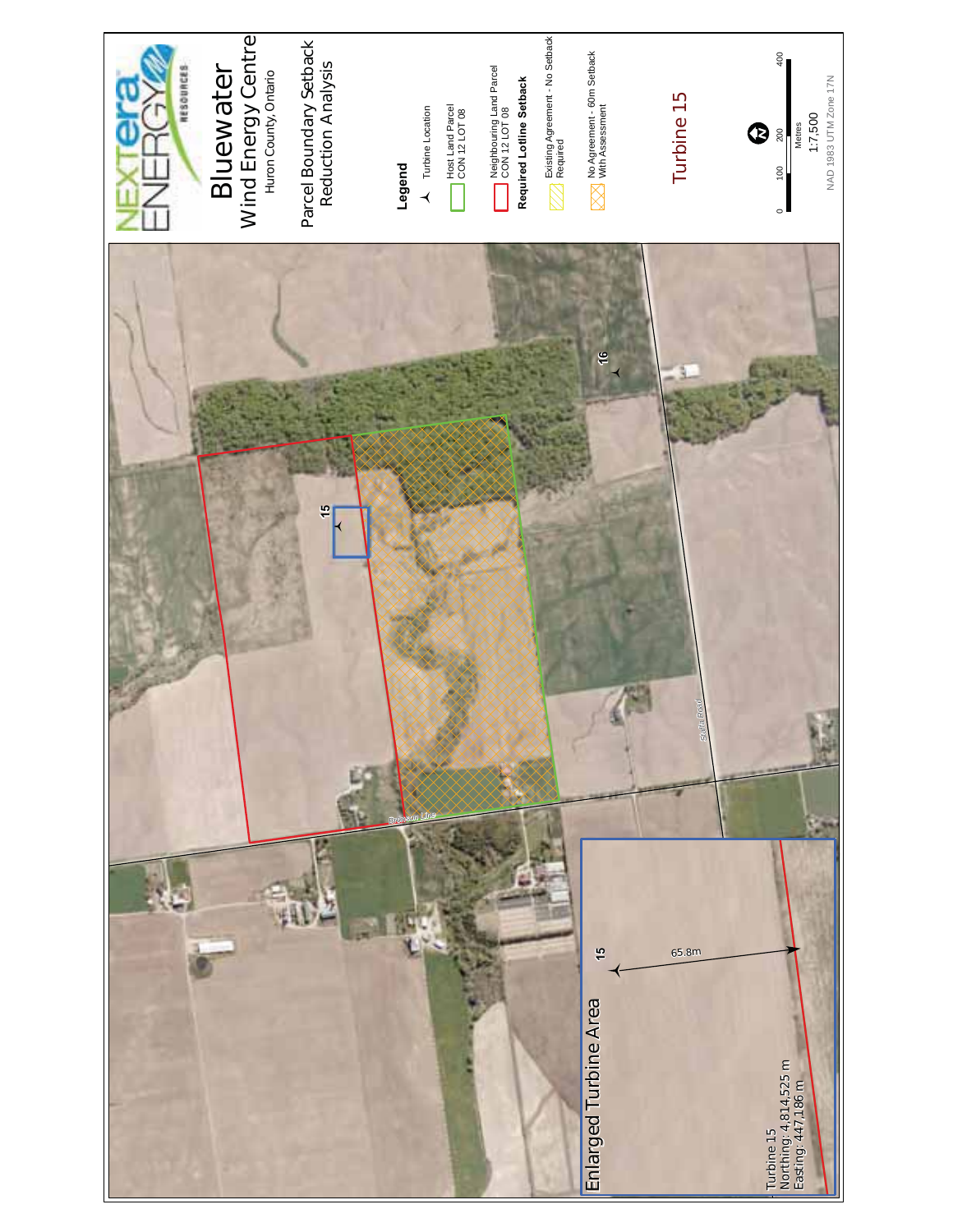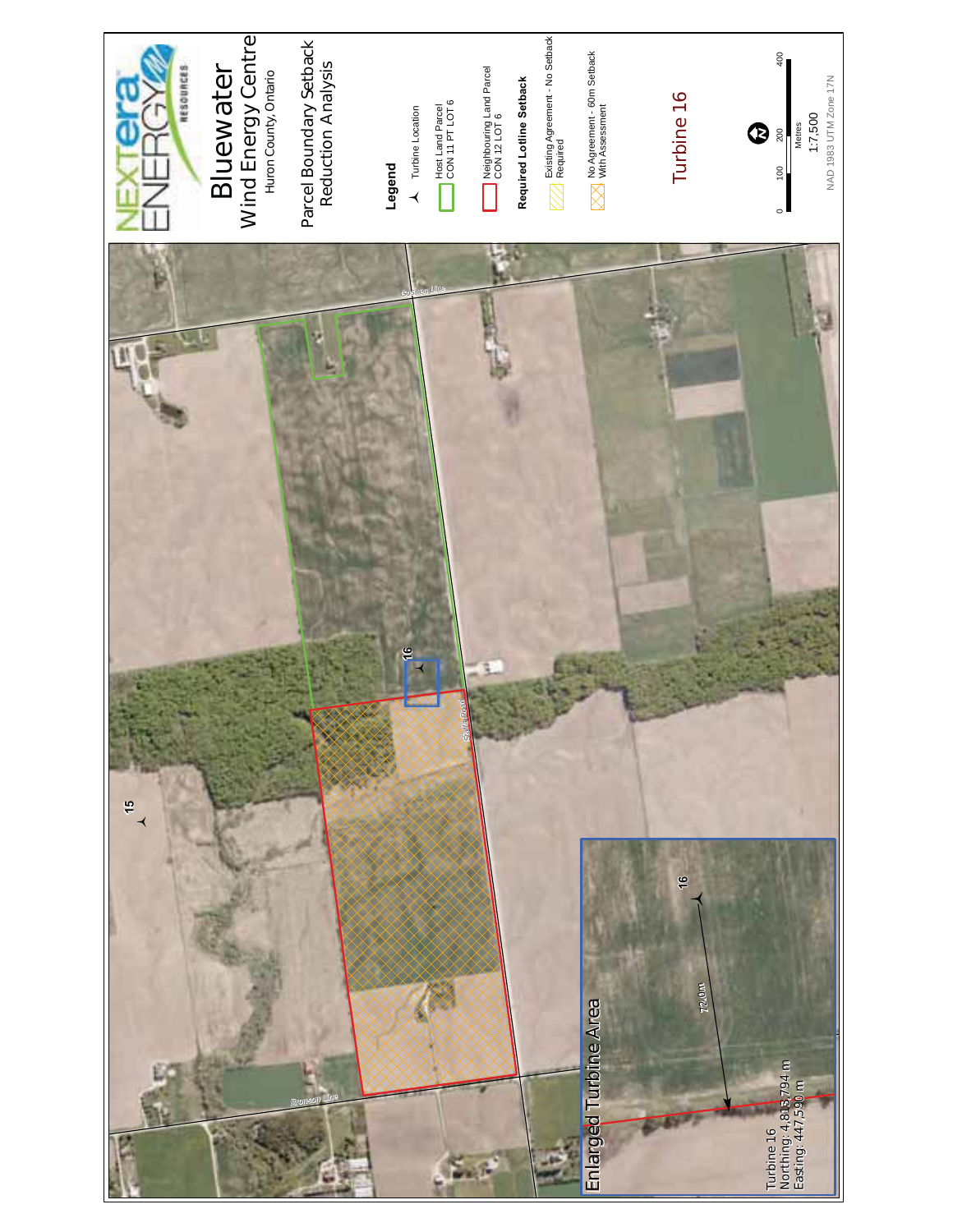